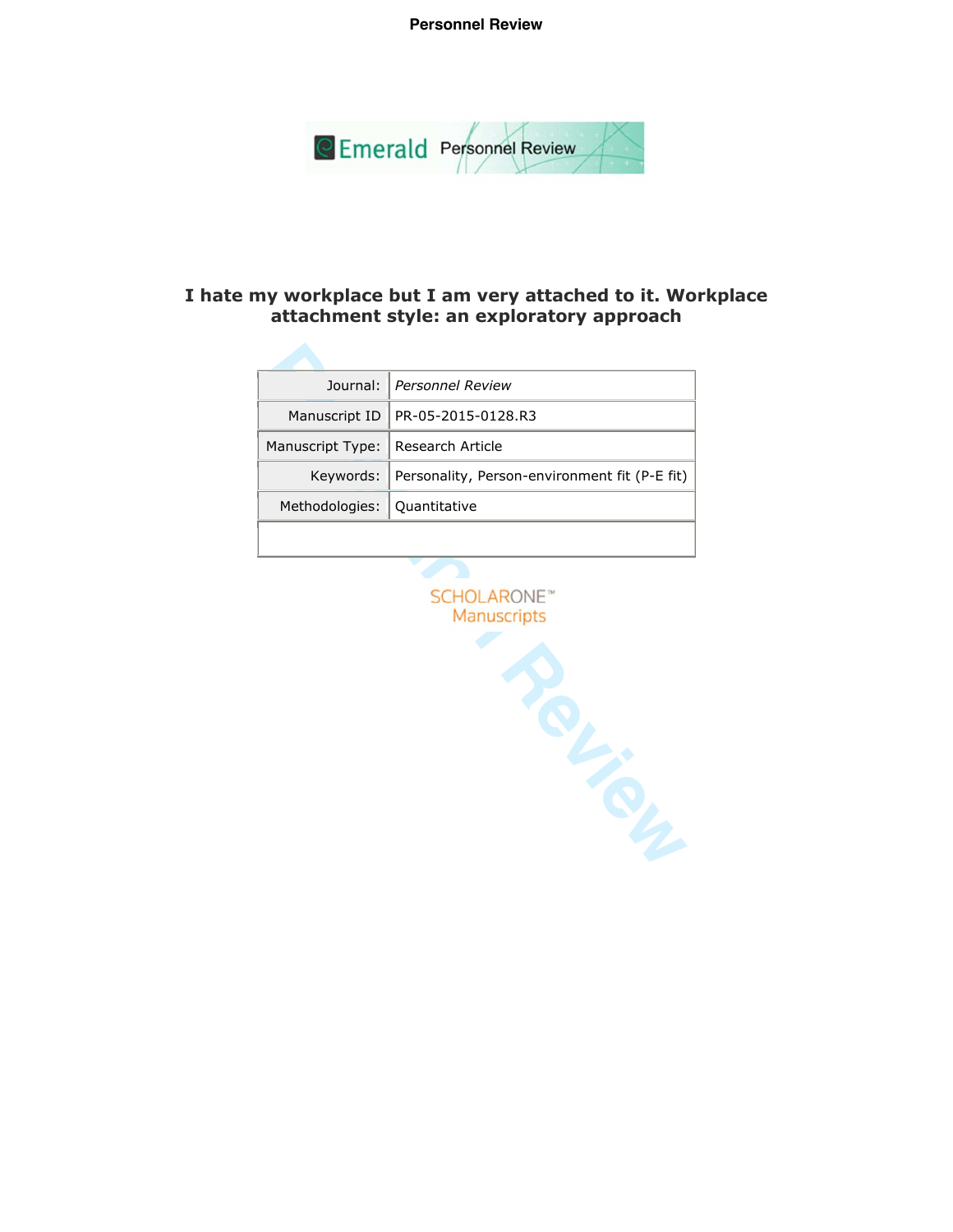#### **Page 1 of 25 Personnel Review**

I hate my workplace but I am very attached to it.

Workplace attachment style: an exploratory approach

Abstract

**Purpose –** The aim of this study was to investigate whether different patterns of workplace attachment exist and to explore the relations between adult attachment styles and the level of workplace attachment.

**Design/methodology/approach** – Participants were 351 Italian employees who completed a questionnaire composed of the Workplace Attachment Scale and the Relationship Questionnaire. Data were analyzed using correspondence analysis.

**Findings –** The results showed that high scores on workplace attachment correlated significantly with secure attachment style, while low scores correlated with insecure attachment styles. These results shed light on different workplace attachment styles.

**Example 1** Participants were 351 Italian employees who bosed of the Workplace Attachment Scale and the Relationshi using correspondence analysis.<br>
Ilts showed that high scores on workplace attachment correlated ent style, **Research limitations/implications –** The limitation in this study mostly concern the use of selfreporting instruments to measure the participants' attachment style, since they may be susceptible to distortions. However, the distribution of attachment styles in our sample is similar to the worldwide distribution, which supports our choice.

**Practical implications** – To the extent that it is possible to identify a specific workplace attachment style, it should also be possible to change some of the HR management practices inducing employees to develop a workplace secure attachment style.

**Originality/value –** Researchers tended to ignore the extension of the adult attachment behavioral system to examine core environmental relationships. The present study, applying Attachment Theory to workplace attachment, provides theoretical support that the bonds that an individuals form with workplace can be classified as attachment bonds.

**Keywords –** Place attachment, Attachment Theory, secure, avoidant, preoccupied, workplace attachment.

**Paper type –** Research paper.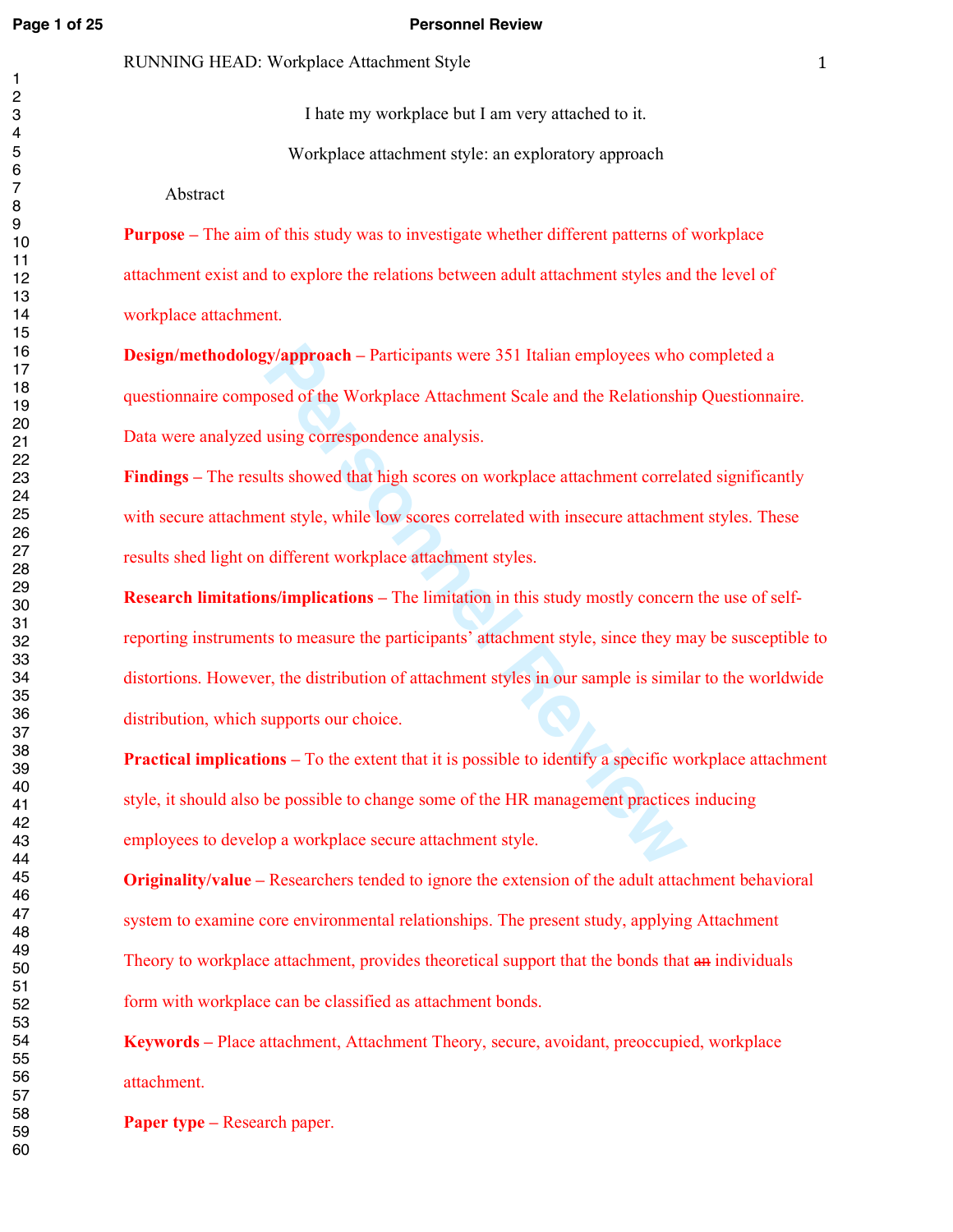I hate my workplace but I am very attached to it. Workplace attachment style: an exploratory approach

#### **Introduction**

chat, 2011; Scrima et al., 2015) that have highlighted the role<br>escribing and interpreting phenomena in the work environmentship between Attachment Theory and place attachment (a k<br>hology: for a review, see Scannell & Giff Recently, there has been an increase in interest of the application of Attachment Theory (Bowlby, 1969) in work and organizational psychology, with scholars (i.e., Harms, 2011; Paetzold, 2015; Richards & Schat, 2011; Scrima et al., 2015) that have highlighted the role that attachment styles may play in describing and interpreting phenomena in the work environment. Conversely, although the relationship between Attachment Theory and place attachment (a key concept in environmental psychology: for a review, see Scannell  $\&$  Gifford, 2010), have long been explored in the literature, and the Attachment Theory has widely utilized in the formulation of theories concerning affective bonds that individuals develop with their physical environment (Giuliani, 2003), only few studies have focused on the issue of place attachment style (Hidalgo, 2000; Scannell & Gifford, 2013), only one was performed in the organizational context (Scrima et al., 2014), and no studies to date have specifically focused on the issue of the possible associations of attachment to the workplace with specific styles of attachment. However, we believe that applying attachment theory to place attachment could provide important information for the development of human resource management (Hom, Mitchell, Lee, & Griffeth, 2012). Specifically, the existence of a specific employees' attachment style to the workplace, could induce Human Resources managers to promote activities aimed changing the style of attachment to the workplace, hopefully from an insecure style to secure one. In fact, although attachment styles are relatively stable over time, they are also susceptible to environmental influences (Konrath, Chopik, Hsing, & O'Brien, 2014), so the creation of supportive environments and organizational climates based on equity and trust could help to change the employees' attachment style. These practices, already proven effective to modify attachment styles among colleagues (Harms, 2011), may apply to change the workplace attachment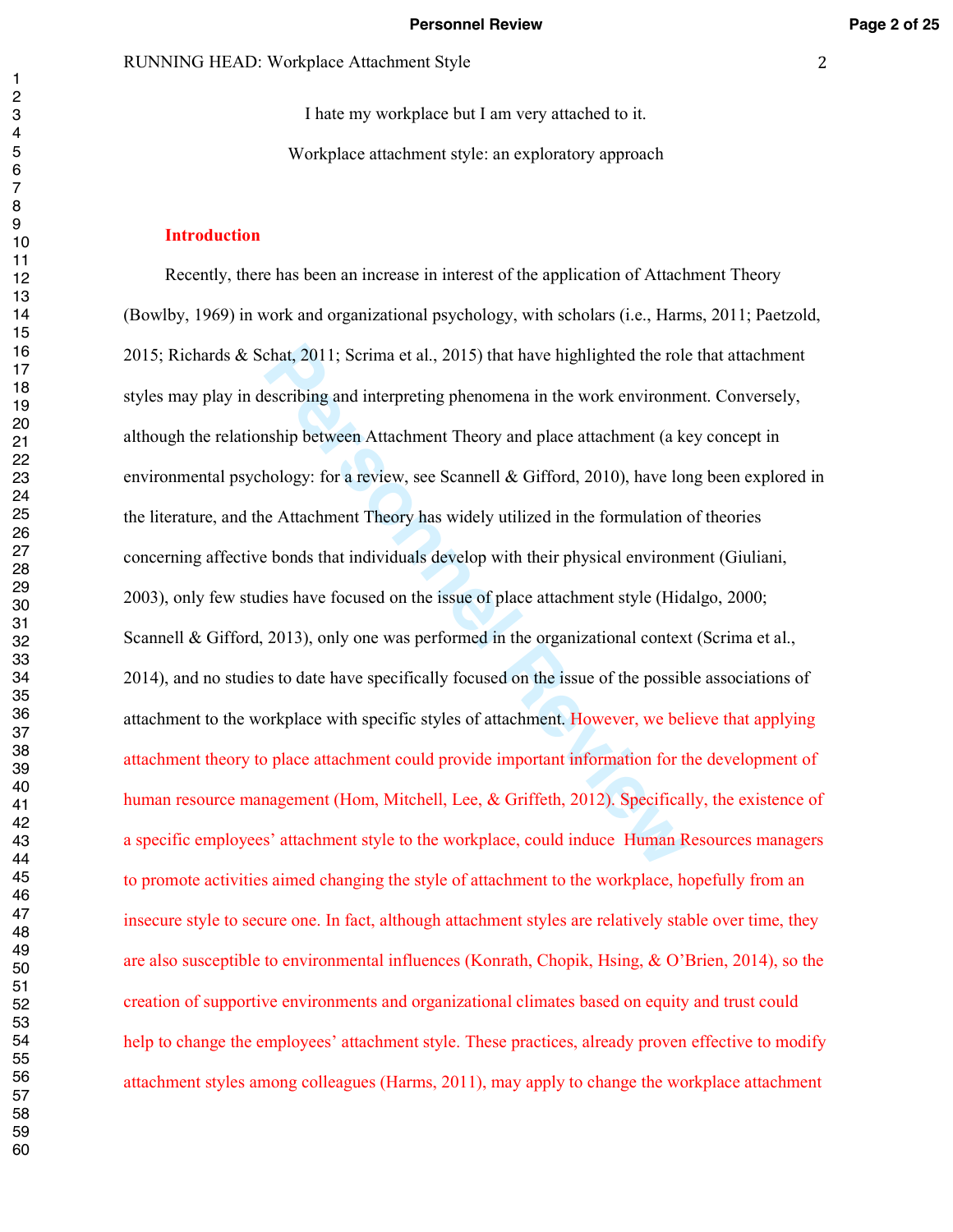#### **Page 3 of 25 Personnel Review**

# RUNNING HEAD: Workplace Attachment Style

styles. Therefore, the aim of the present study is to extend this field of research by showing that attachment styles can provide a better understanding of the process of workplace attachment.

#### **Conceptual background and theory**

#### *The concept of place attachment under the light of Attachment Theory*

1 on the links between individuals and the spaces to which th<br>92; Giuliani, 2003; Hernandez, Hidalgo, Salazar-Laplace, &<br>badly speaking, place attachment is defined as an affective bo<br>places (i.e. Hidalgo & Hernandez, 2001 For about twenty years, the concept of attachment has been at the heart of most environmental psychology research on the links between individuals and the spaces to which they feel close (Altman & Low, 1992; Giuliani, 2003; Hernandez, Hidalgo, Salazar-Laplace, & Hess, 2007; Lewicka, 2011). Broadly speaking, place attachment is defined as an affective bond or link between people and specific places (i.e. Hidalgo & Hernandez, 2001; Lewicka, 2005; 2010). Based on the Theory of Place Attachment proposed by Shumaker and Taylor (1983) and further developed by Giuliani (1991) and Altman and Low (1992), it is defined as the affective component of the relationship between a person and a place (Bonnes & Secchiaroli, 1995; Fornara, Bonaiuto, & Bonnes, 2009; Rioux & Pignault, 2013a).

The significance of attachment with respect to affective ties to environments and places has a deeper psychological implication, as delineated in Attachment Theory (Bowlby, 1969), to the extent that the main characteristic of the concept of attachment is the desire to maintain closeness to the object of attachment; under this vein, the operational formulation of attachment theory, as it applies to place behavior, points to its origin and meaning in response to the availability of close relationships to people and, by extension, to the places of relational interaction. So, if we expand the analysis of the dynamics of attachment behavior, it is possible to recognize its significance for place attachment (Fried, 2000). If we include this specific property into the definition of place attachment, it can be as follows: a positive affective bond between an individual and a specific place, the main characteristic of which is the tendency of the individual to maintain closeness to such a place (Hidalgo & Hernandez, 2001). In this specification, it is crucial the concept of *internal working model*: in fact, according to Bowlby (1969), the remainders of social exchanges and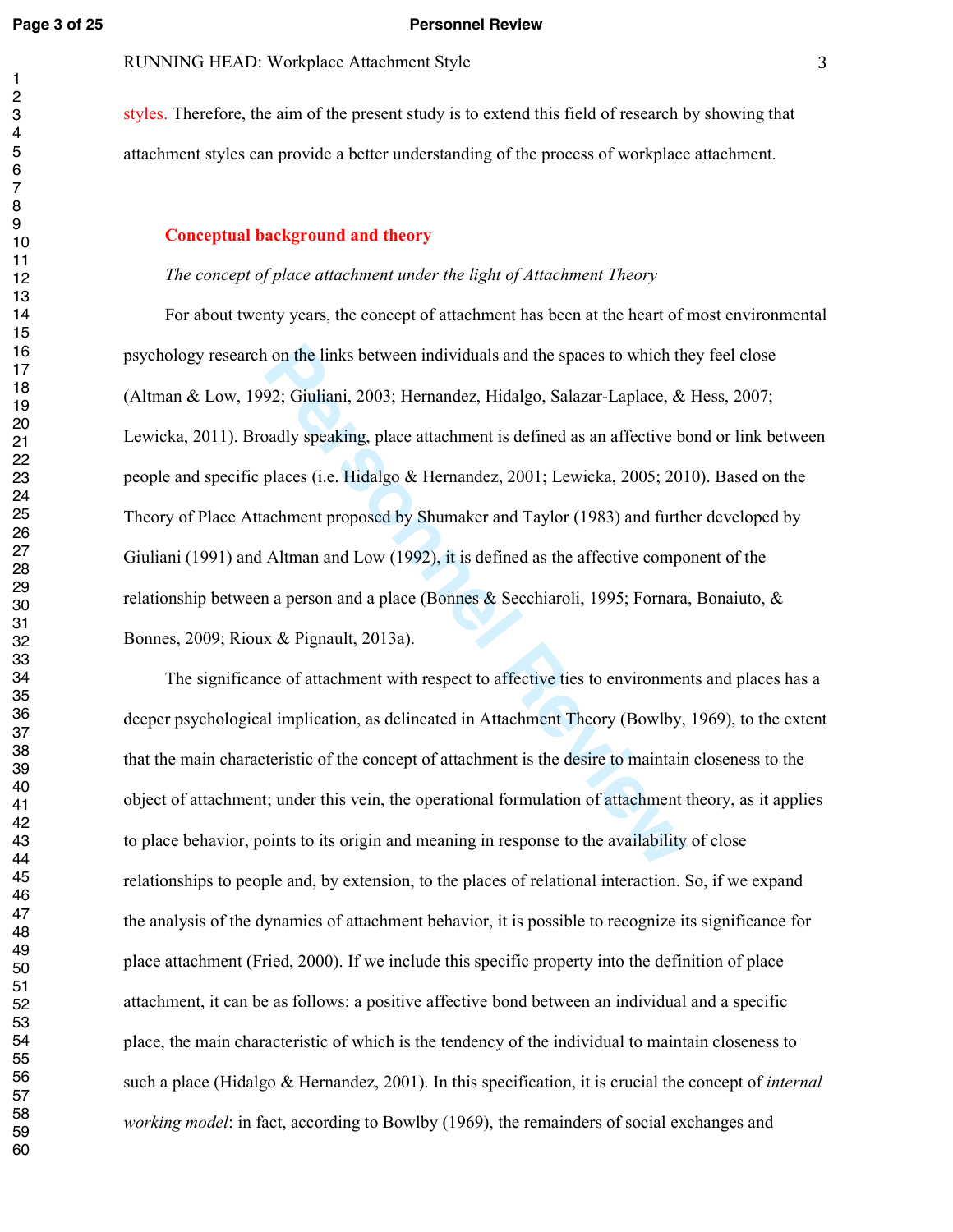#### RUNNING HEAD: Workplace Attachment Style

encounters are stored as mental representations of person-environment transactions, which he called *working models of self and other*; these representations shape the functioning of a person's behavioral system and the way he or she behaves in particular social situations.

delf and the other. Secure attachment style is charantient and the other. Secure individuals have a sense of worthin the people will be supportive, accepting, and available. Preoce ge of self and a positive image of others In their study of adult attachment style, Bartholomew and Horowitz (1991) suggested that internal working models differ according to whether visions of the self and others are positive or negative (figure 1). Consequently, these perceptions lead to four main patterns of attachment, secure, preoccupied, dismissive and fearful. The secure attachment style is characterized by positive images of both the self and the other. Secure individuals have a sense of worthiness and an expectation that other people will be supportive, accepting, and available. Preoccupied individuals have a negative image of self and a positive image of others. They view themselves as unworthy and others as rejecting. The dismissive style is typified by a negative image of others and a positive image of the self, indicating a sense of self-love combined with a negative disposition toward other people. Finally, the fearful style is characterized by negative images of both the self and the others. This category belongs to a very small percentage of the world population, often associated with different psychopathological manifestations.

### INSERT FIGURE 1

Bartholomew and Shaver (1998) confirmed this comprehensive model of adult attachment styles using the Relationship Questionnaire, the Peer Attachment Interview and the Family Attachment Interview. Correspondence analysis showed that the styles identified by these different methods converged in the same quadrants. Thus, while measures of adult attachment differ in terms of domain (family, peer, or romantic relationships), method (interview, Q-sort, or self-report), dimensionality (categories, prototype ratings, or dimensions), and categorization systems, they converge to varying degrees, especially when reliability and statistical power are sufficiently high. The results produced by attachment researchers are all compatible with the idea that emotional relationships with place usually are positive, but they can include fear, hatred, and ambivalence (Manzo 2005). Negative emotions and thoughts about places can coexist with positive bonds,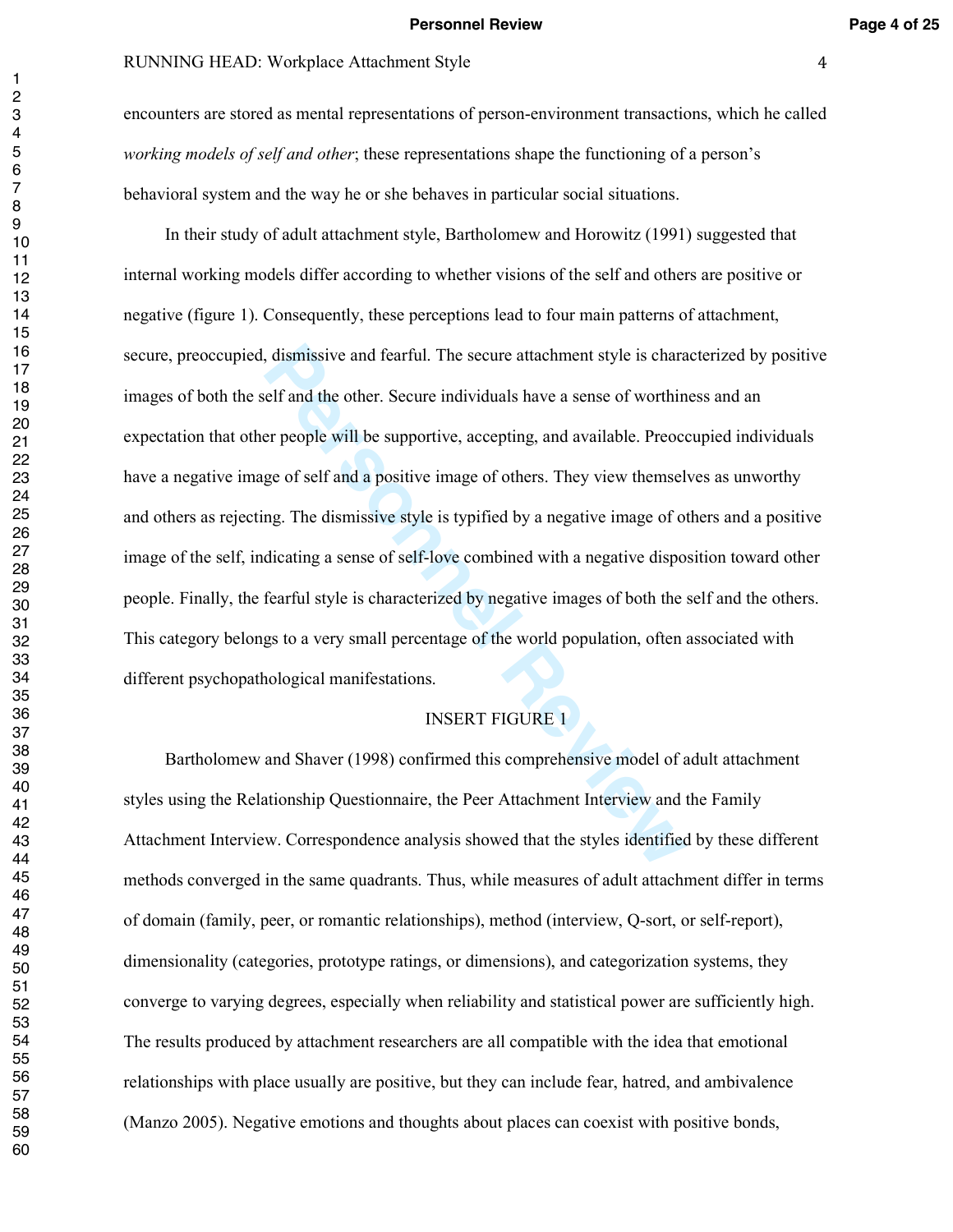#### **Page 5 of 25 Personnel Review**

#### RUNNING HEAD: Workplace Attachment Style

creating complex meanings of and ties to places, that so can be the site of security, continuity, and identity as well as violence, shame, and alienation (Brown, Altman, Werner, 2012).

This is in line with the findings of Pietromonaco and Feldman Barrett (1997; 2000), who investigated the link between internal working models and everyday social interactions. Their results show that coexisting multiple attachment models correlate with interactions and contexts relevant for attachment and are determined by intimacy and affectivity in interpersonal relationships (Laurenceau, Pietromonaco & Feldman Barrett, 1998).

#### *The workplace attachment and the workplace attachment styles*

Workplace attachment is defined as the affective bond resulting from the dynamic interaction between a person and his/her organizational environment (Rioux, 2006a) and is considered to be an important aspect of the quality of work life. Several studies (e.g., Dinç, 2010) have shown that when employees are able to customize their workplace, they are more attached to it, and this raises the indices of the quality of work life such as job satisfaction, wellbeing and performance.

monaco & Feldman Barrett, 1998).<br> *Personnent and the workplace attachment styles*<br>
achment is defined as the affective bond resulting from the d<br>
d his/her organizational environment (Rioux, 2006a) and is<br>
the quality of In line with the approach of Shumaker and Taylor (1983), workplace attachment is measured using one-dimensional scales, either in their original form or adapted to the specific place or population (Rioux & Mokounkolo, 2005; Velasco & Rioux, 2010). A large number of articles provide information about the effects of attachment to the workplace as an antecedent variable of organizational citizenship behaviors (Le Roy & Rioux, 2013) and job satisfaction (Rioux & Pignault, 2013b), also correlated with affective commitment (Velasco & Rioux, 2010).

Rioux (2005) proposed the first application of a scale<sup>1</sup> measuring workplace attachment among administrative staff. Subsequent use of this scale with hospital staff (Velasco & Rioux, 2010) and high school teachers (Rioux & Pignault, 2013a) showed that attachment to the workplace is a predictor of job satisfaction, of organizational affective commitment and organizational citizenship behaviours. Scrima (2014) found that the more employees are attached to their

This scale will become the Workplace Attachment Scale (EALT/WAS) in 2006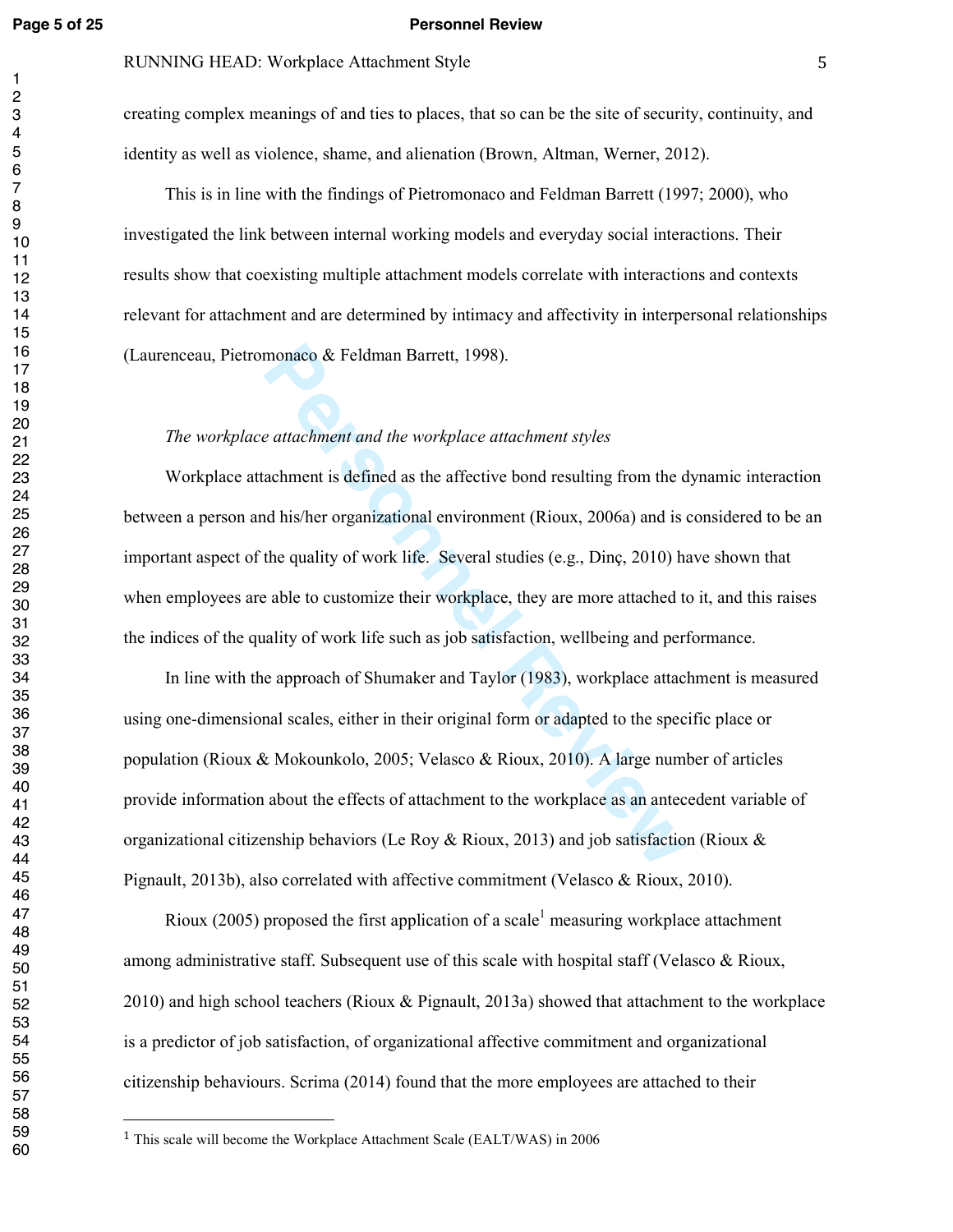#### **Personnel Review Page 6 of 25**

# RUNNING HEAD: Workplace Attachment Style

workplace, the higher their level of affective commitment. Researchers have also investigated place attachment in various contexts. This approach has helped understand and explain processes, behaviours, and, more generally, human-environment dynamics. However, this unidimensional view can only quantify place attachment; attachment theory suggests that processes, behaviours, and attachment dynamics are also influenced by the quality of attachment, in other words the possible cognitive / behavioural patterns provided by the Attachment Theory.

ral theoretical justifications for linking attachment styles to the state and Shaver (1990) suggested that employees work in a cavioral strategies for proximity maintenance. They found that e attitude to their job, a posit There are several theoretical justifications for linking attachment styles to the workplace (Paetzold, 2015). Hazan and Shaver (1990) suggested that employees work in a context in which people differ in behavioral strategies for proximity maintenance. They found that secure adults show a more positive attitude to their job, a positive evaluation of relationships in the workplace, and fewer work-related fears. The secure attachment style appears to prevent a negative interference between relational life and work. By contrast, preoccupied individuals are concerned with maintaining proximity to their co-workers and they fear rejection as a result of negative performance. This suggests that admiration and reassurance are the major forces directing the work behavior of preoccupied adults. This attachment style interferes with job performance. For their part, workers with a dismissive style use work to avoid social interactions; although they have average scores on job satisfaction, these individuals appear to be less satisfied than their secure colleagues.

Scrima et al. (2014) and Scrima (2014) found that affective organizational commitment in a sample of public and private employees was positively correlated with secure attachment in the workplace and negatively correlated with anxious and avoidant styles. Also, Scrima et al. (2015) found that adult attachment style, assessed by the Adult Attachment Interview (AAI), was differently related to organizational commitment dimensions (Allen & Meyer, 1996): secure workers had a higher mean score for affective commitment than avoidant and preoccupied workers; normative commitment was higher in avoidant than in secure and preoccupied workers; continuance commitment was higher in preoccupied than in secure and avoidant workers. Thus,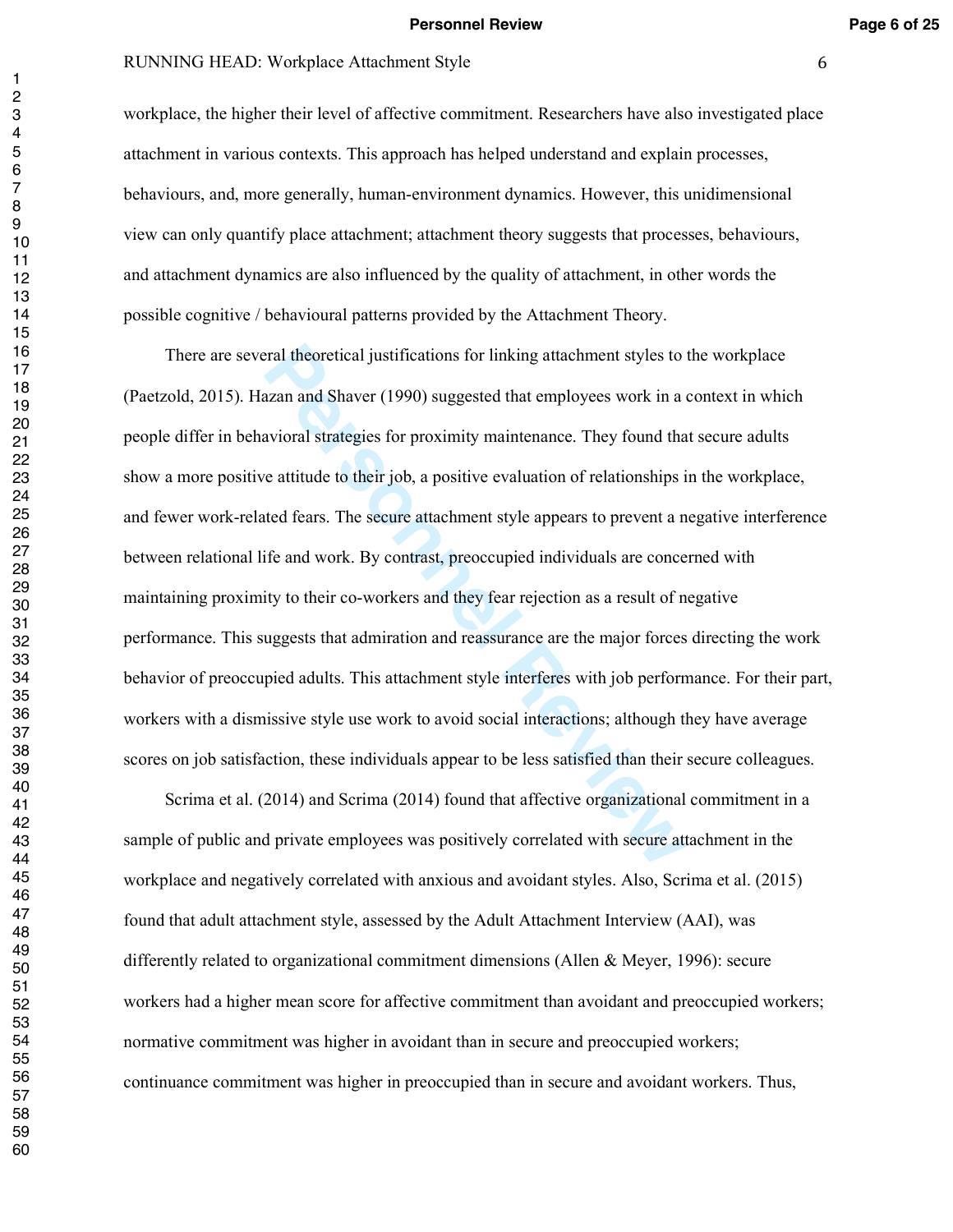#### **Page 7 of 25 Personnel Review**

#### RUNNING HEAD: Workplace Attachment Style

symbolic attachment to the organization (organizational commitment), in terms of its degree of importance in personal life, could be determined from adult attachment style.

ith it. Dismissive place attachment is characterized by social<br>
prom a close relationship with the place and they are conseque<br>
lationships. Finally, individuals with a fearful place attachm<br>
cause they are fearful of thei Paraphrasing Bartholomew and Horowitz's model of adult attachment (1991), individuals with secure place attachment see the environment as a resource for people and vice versa. Individuals with preoccupied place attachment feel anxious in their relationships with a specific place, demonstrate a high level of dependence on it, and invest a significant amount of energy in their relationships with it. Dismissive place attachment is characterized by social avoidance; these individuals escape from a close relationship with the place and they are consequently counterdependent in their relationships. Finally, individuals with a fearful place attachment style are socially avoidant because they are fearful of their own vulnerability in relation to the place. They anticipate that the place will be hurtful and believe that they do not deserve to be treated well due to their perceived personal shortcomings (Figure 2).

#### INSERT FIGURE 2

Following this reasoning, and in consideration of research evidence cited above, it is possible arguing a correspondence between the styles of attachment and attachment to the workplace. So, the aim of the present study was twofold: first, to identify the possible existence of work attachment style; second, to explore the relations between adult attachment styles and level of workplace attachment.

#### **Method**

#### *Sample and procedure*

Employees were recruited through personal and business contacts; letters explaining the study and the requirements for inclusion were sent to 400 workers; 12.25% refused to participate. The finale sample consisted of 351 employees in a large public-sector organization in Italy. The participants ( $N = 351$ ; 58% men, 42% women) had an age range of 18 to 60 years ( $M = 43.0$ ,  $SD =$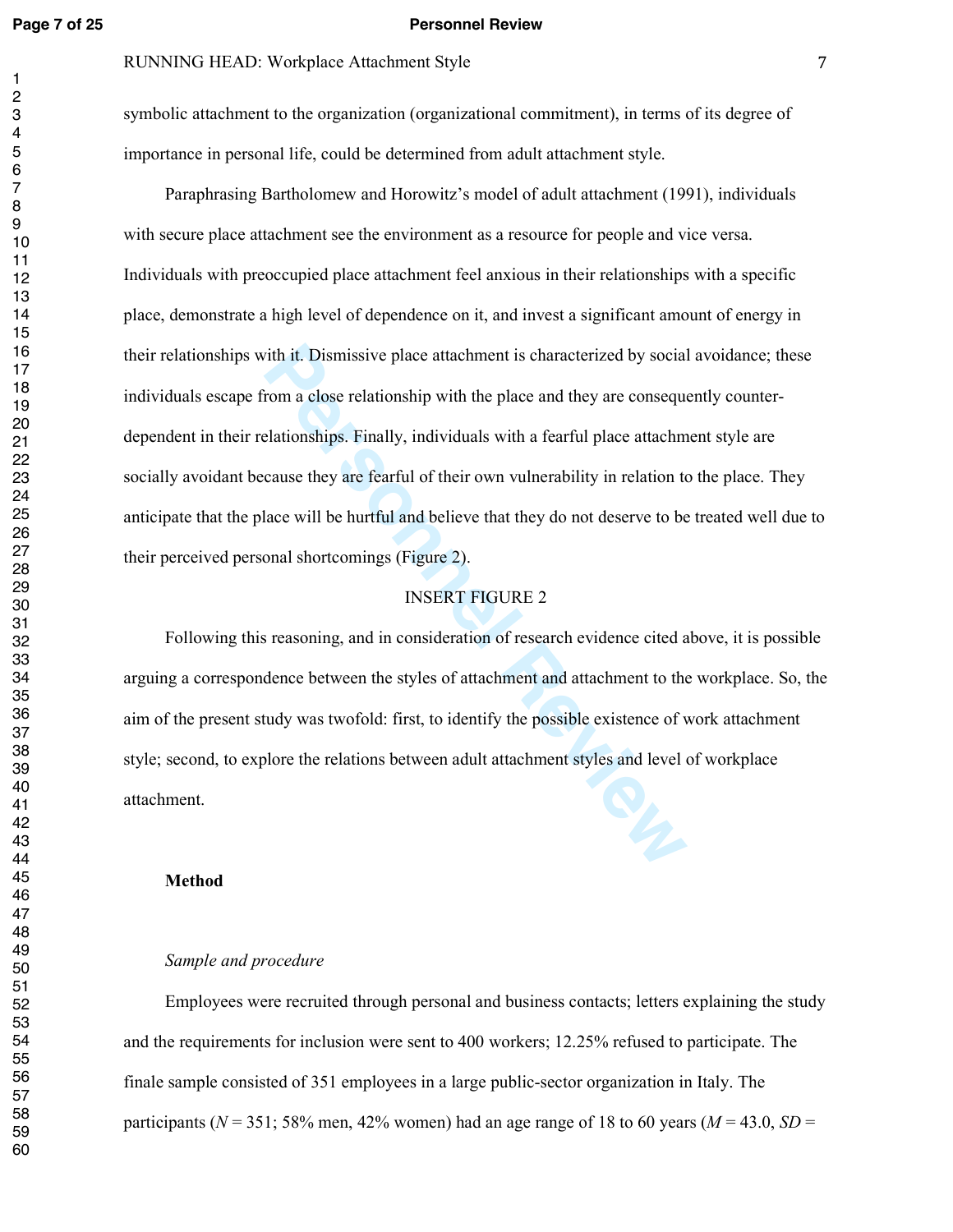#### RUNNING HEAD: Workplace Attachment Style

9.7) and organizational tenure of 1 to 30 years ( $M = 17.5$ ; SD = 5.3), and 21% were temporary workers. A survey in paper format was individually administered in the workplace during scheduled work time, as part of a larger survey designed to investigate behaviour in organizations. To guarantee anonymity, employees were asked to put the completed questionnaire in a dedicated mailbox.

#### *Instruments*

To assess workplace attachment, we used the Work Attachment Scale (EALT/WAS) validated by Rioux (2006a). This is a one-dimensional scale consisting of seven items (i.e. "This workplace is part of myself"), with a five-point Likert response scale.

kplace attachment, we used the Work Attachment Scale (EA (2006a). This is a one-dimensional scale consisting of seven myself"), with a five-point Likert response scale.<br>It attachment style, we used the Relationship Questio To assess adult attachment style, we used the Relationship Questionnaire (RQ) developed by Bartholomew and Horowitz (1991). This scale is a prototypical instrument with five items. The first describes a typological behaviour pattern of the four adult attachment styles and participants are asked to choose the one that fits them best. They are then asked to rate their degree of correspondence to each description in the other four items on a five-point Likert scale.

#### *Statistical analysis*

Correspondence Analysis (CA) is a statistical technique used primarily by social scientists and behavioural researchers to explore the relations among multivariate categorical variables (de Leeuw, 2005; Hoffman & Franke, 1986). CA is used less frequently in psychological research than in other areas, but could be suitably applied to various psychological research questions (Doey  $\&$ Kurta, 2011). In fact, psychological researchers would be at a disadvantage if they were not aware of the many benefits of CA, especially the graphical representation this statistical technique provides, which facilitates the visualization of the associations between the rows and columns of a table, and an inertia index that can be interpreted as explained variance of the model. The spatial proximity of the categories can be read as an indicator of the association between them. More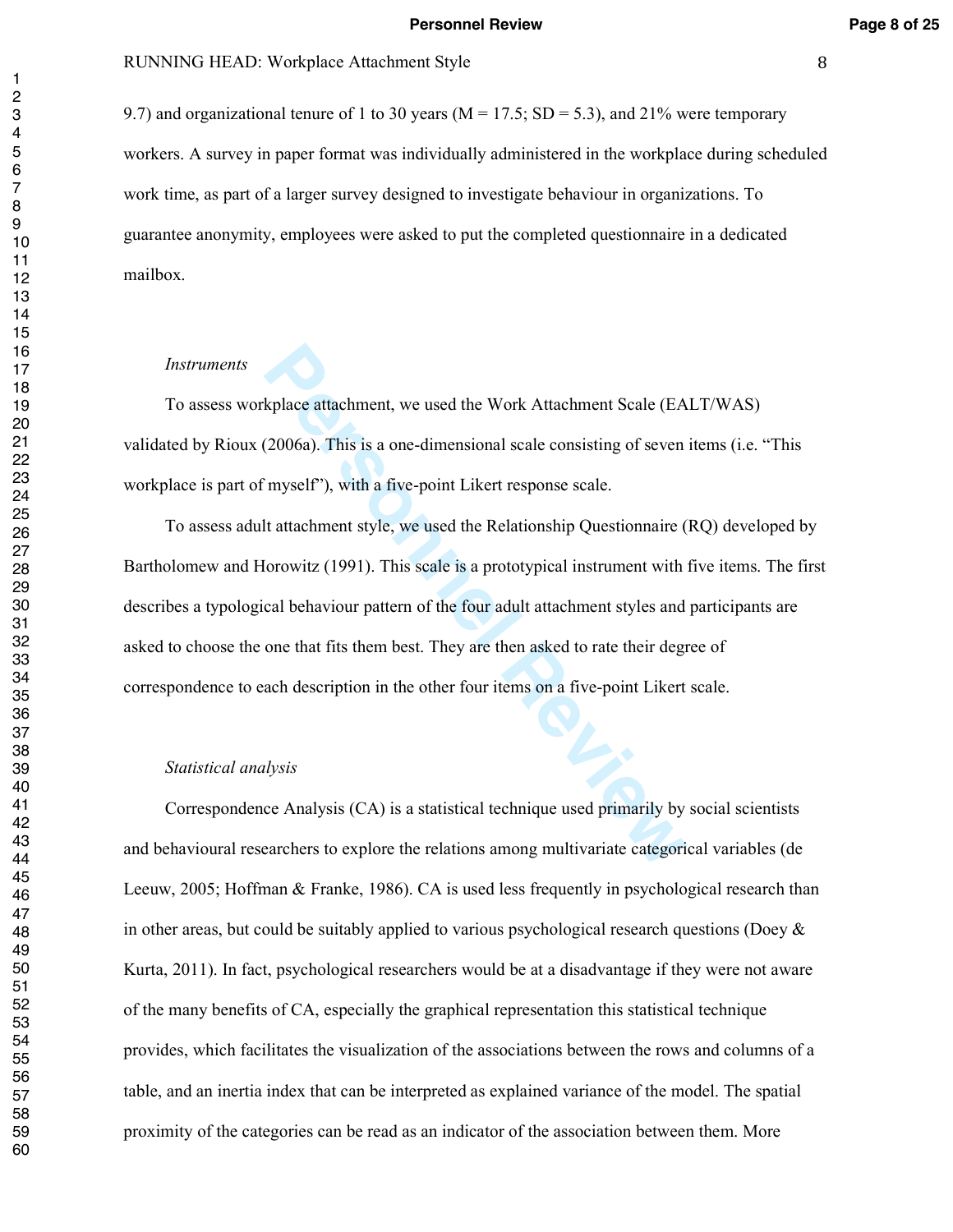$\mathbf{1}$  $\overline{c}$ 

#### **Page 9 of 25 Personnel Review**

#### RUNNING HEAD: Workplace Attachment Style

specifically, close categories within the bi-dimensional space indicate a high probability of their association in the examined sample (Meulman & Heiser, 2001). This procedure also allows the relationships between variables to be explored, without assuming only linear trends between them, making each level independent of the other categories. In attachment theory, different authors have already used correspondence analysis. For example, van IJzendoorn and Bakermans-Kranenburg (2010) used multiple correspondence analysis to examine the invariance between adult attachment classifications and gender, age, culture, and socioeconomic status, using studies conducted with the AAI. Bakermans-Kranenburg and van IJzendoorn (2009), using the same analysis technique, examined deviations from a normative pattern of North American non-clinical mothers.

#### **Results**

### *Validity and temporal stability of measures*

First, we verified the factor structure of the EALT/WAS. Principal Component analysis confirmed a one-factor structure with explained variance of 59% and Cronbach's Alpha of .88. Items saturated in the first component with a component weight range between .411 and .883.

Figure 2011 and socioeconomic status, using studies<br>
Framenburg and van IJzendoorn (2009), using the same analys<br>
From a normative pattern of North American non-clinical m<br>
Personnel a material of Morth American non-clinic Temporal stability was examined by re-administering the questionnaires three months later. For the first item of the Relationship Questionnaire identifying the self-attributed attachment style, we obtained a Kendall tau rank correlation coefficient of .84 ( $p < .001$ ). With regard to average scores on the Workplace Attachment Scale at T1 and T2, we obtained a Pearson's correlation of .78  $(p < .001)$ .

#### *Descriptive statistics*

In our sample, 54% indicated a secure attachment style, 30% a dismissive attachment style, 12% preoccupied, and only 4% a fearful attachment style. To investigate this proportion in relation to worldwide distribution, we performed a  $X^2$  test. A meta-analysis by Van IJzendoorn and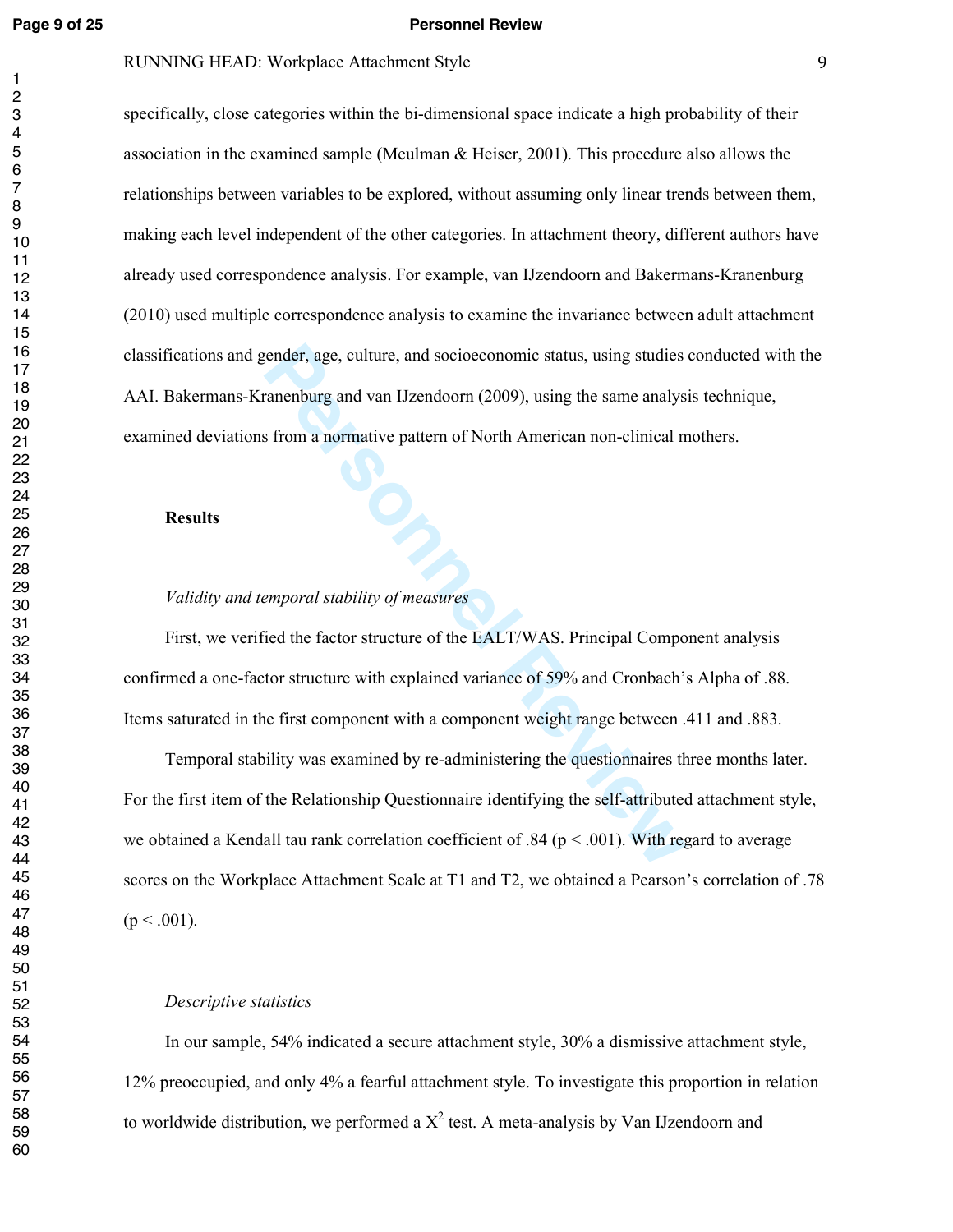#### **Personnel Review Page 10 of 25**

#### RUNNING HEAD: Workplace Attachment Style 10

Bakermans-Kranenburg (1996) examined 33 attachment style studies based on the Adult Attachment Interview and concluded that the worldwide frequency of the three main attachment styles was as follows: 58% secure, 24% avoidant/dismissive, and 18% anxious/preoccupied. Eliminating the fearful attachment style, in the present study, weighted percentages of these three categories were: 56% secure, 32% dismissive, and 12% preoccupied. Table 1 shows that there are no significant differences between our sample and those in the meta-analysis in terms of percentages.

#### INSERT TABLE 1

Scores on the Workplace Attachment Scale ranged between 1 and 5 ( $M = 3.25$ ; SD = .95) with indices of Skewness and Kurtosis -.346 and -.374 respectively. To categorize this measure we used percentiles. Results are shown in Table 2.

#### INSERT TABLE 2

**Personnel Review Theory** INSERT TABLE 1<br>
Workplace Attachment Scale ranged between 1 and 5 (M = 2<br>
Weiss and Kurtosis -.346 and -.374 respectively. To categoriz<br>
sults are shown in Table 2.<br> **PERT TABLE 2**<br>
INSERT TABLE 2 Finally, we calculated parametric and non-parametric correlations among variables. Table 3 shows a relatively weak relation between attachment style and workplace attachment (Kendall's Tau = .215, p < .01). Interestingly, adult attachment style was not correlated with sex (p = .514), age ( $p = .221$ ), organizational tenure ( $p = .742$ ) or professional status ( $p = .619$ ). This result suggests that no other variable could influence our model.

#### INSERT TABLE 3

### *Exploratory analysis*

To examine relations between adult attachment style and workplace attachment, we performed Correspondence Analysis. Only two categorical variables were taken into account. To evaluate adult attachment style, we used the first item of the Relationship Questionnaire (Bartholomew and Horowitz, 1991) (a self-identification index of adult attachment style: Secure, Dismissive, Preoccupied, Fearful) and the average score of the EALT/WAS evaluating the level of

 $\mathbf{1}$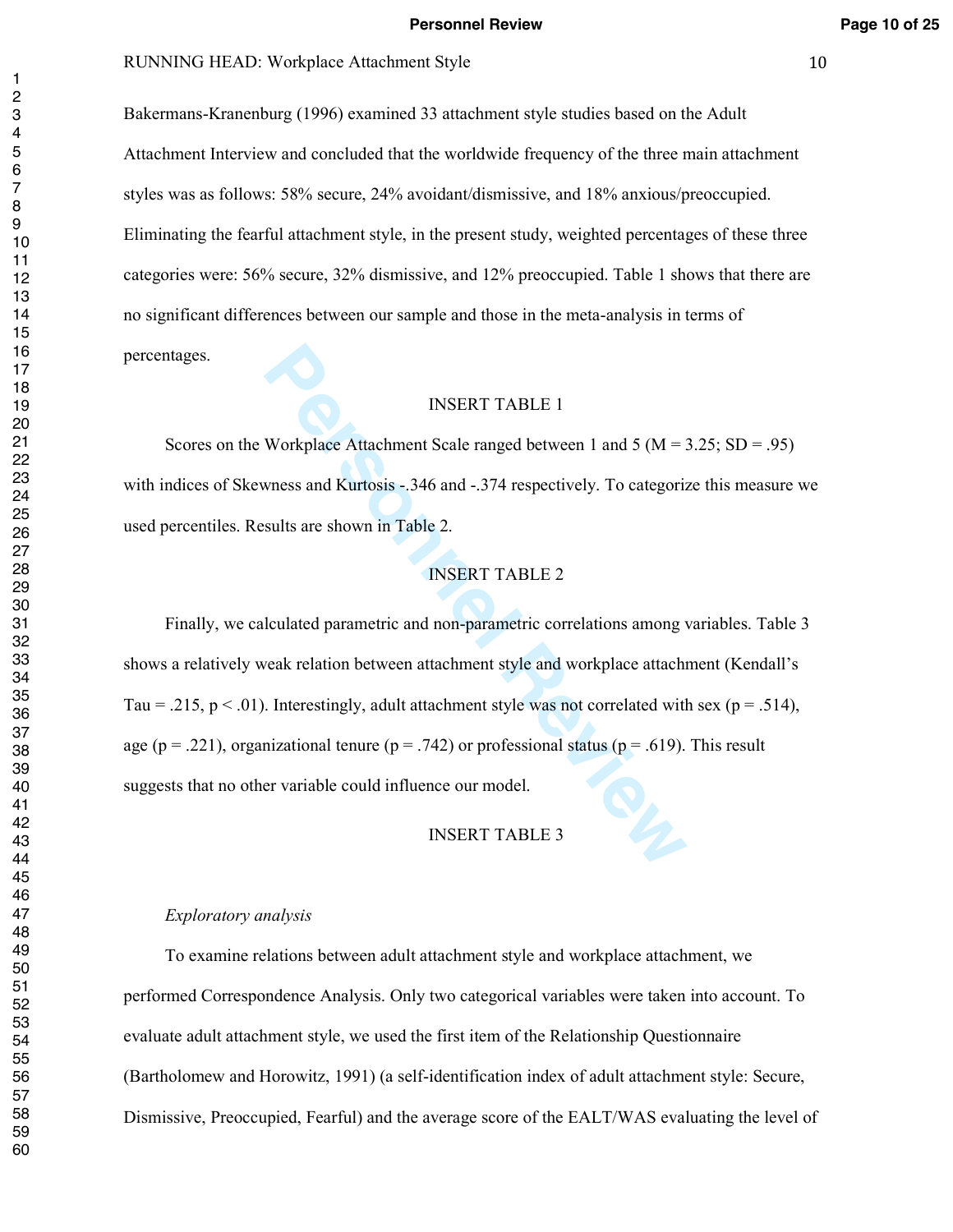#### **Page 11 of 25 Personnel Review**

workplace attachment, rated on a 5-point scale (from  $1 =$  no attachment to  $5 =$  very strong attachment).

Table 4 summarizes the results of the model. First, we can observe that the linear correlation  $(r = .215; p < .05)$  between variables is significant but very weak. This model is confirmed by the  $X^2$  test (p < .001) indicating significant relations among categories.

#### INSERT TABLE 4

Figure 3 shows the joint correspondence analysis map. This model explains 39.9% of variance. According to Meulman and Heiser (2001), the joint map explains relations between categories. Level 5 of workplace attachment (WAS) is close to the dismissive and fearful attachment style. Secure attachment is close to level 4 of workplace attachment and very far from level 5. Level 2 of workplace attachment is close to preoccupied attachment, and finally Level 1 is close to fearful attachment.

#### INSERT FIGURE 3

is the joint correspondence analysis map. This model explain<br>t to Meulman and Heiser (2001), the joint map explains related of workplace attachment (WAS) is close to the dismissive an<br>cure attachment is close to level 4 of Finally, it's possible to read the joint correspondence analysis map with the norms suggest by Bartholomew and Horowitz's model (1991). The first quadrant is characterized by positive feelings of the self and the workplace. In this quadrant we can observe a secure attachment style and a medium level (4 and 3) of WA. The second quadrant is characterized by a positive feeling of Self and negative WA, corresponding to a dismissive style. The third quadrant comprises negative thoughts of self and the workplace, corresponding to fearful attachment and WA levels 1 and 5. Finally, in the fourth quadrant we can observe negative thoughts of self (preoccupied attachment) and positive thoughts of the workplace (a low level (2) of workplace attachment).

#### INSERT FIGURE 4

#### **Discussion**

The EALT/WAS presented a one-dimensional structure, in line with the results of a study of French employees (for a summary, see Scrima, 2015). Its psychometric qualities were very similar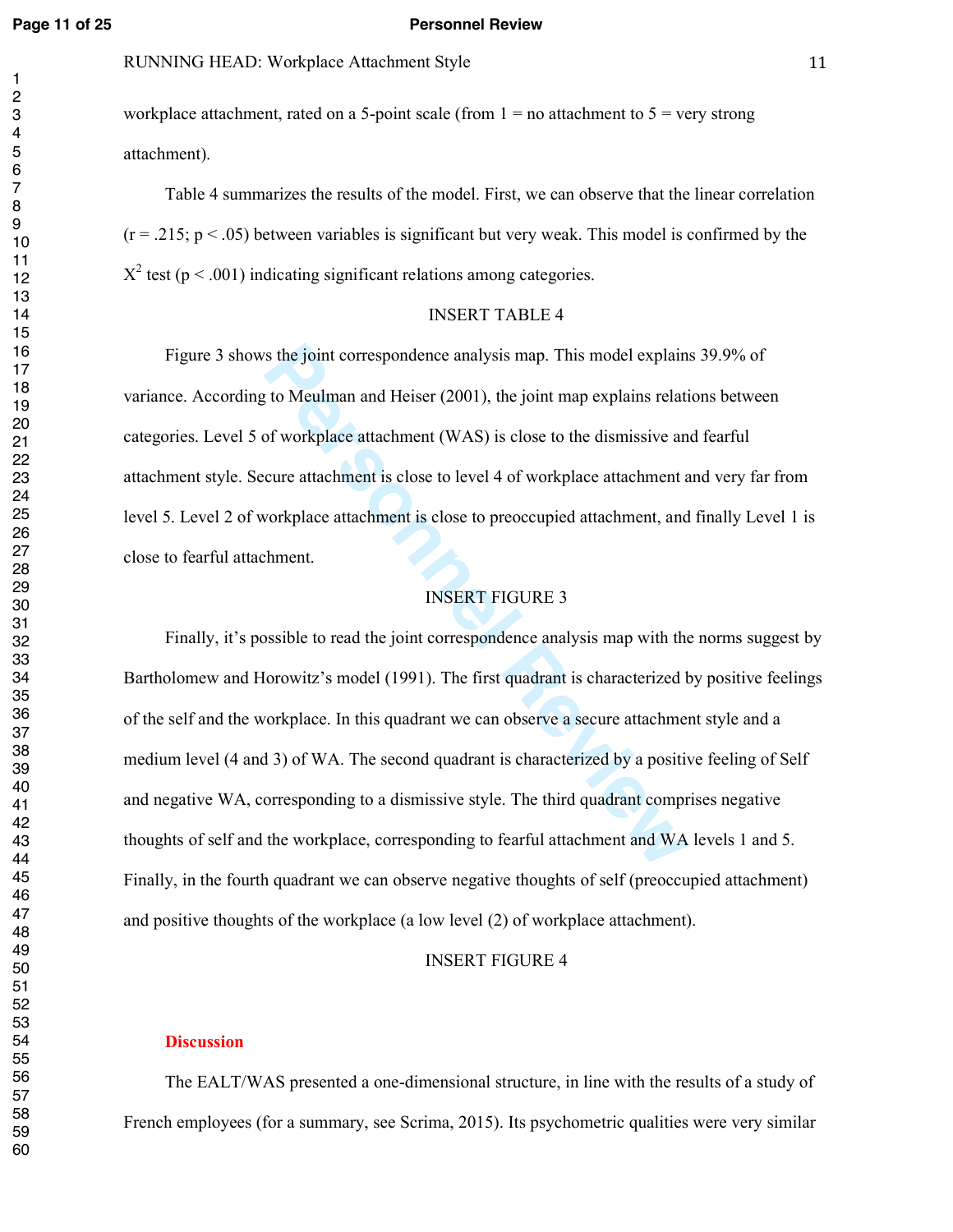to those found with samples from Rumania (Pavalache-Ilie & Rioux, 2014), Gabon (Bakita Ella, 2012), Italy and the UK (Scrima et al., 2014).

lace attachment, and those with a dismissive style a very highth research on workplace attachment, which found notably there are dispersion to the dismificantly with equests to move, while a very high level of workplace at In particular, the correspondence analysis of attachment styles and categories of workplace attachment performed in our study revealed close relationships between these two modalities. More specifically, individuals with preoccupied and fearful attachment styles show low and very low workplace attachment respectively, while those with a secure attachment style show a relatively high level of workplace attachment, and those with a dismissive style a very high level. These results are in line with research on workplace attachment, which found notably that high workplace attachment among French public sector workers was correlated significantly with high spatial wellbeing and few requests to move, while a very high level of workplace attachment correlated with moderate spatial wellbeing and frequent requests to move. By contrast, a low level of workplace attachment was correlated significantly with low spatial wellbeing and almost no requests to move (Rioux, 2006b).

By highlighting the relations between adult attachment style and workplace attachment, our study proposes a workplace attachment model based on the attachment styles defined by Bartholomew and Horowitz (1991). While we believe that this model can provide a valuable heuristic method, our work has all the limitations of an initial exploration, and further studies defining more precisely the construct validity of the model are essential. In particular, the model should be compared in greater detail with those derived from environmental psychology (for an overview, see Lewicka, 2011). Empirical studies with variables that have been demonstrated to have close links with workplace attachment (organizational commitment, intention to leave the organization, comfort at work, etc.) should also be conducted to establish the construct validity of the model. Also, future research should focus on developing multi-dimensional measurement tools that can tap the different workplace attachment styles, and, by means of longitudinal models, evaluating their different impact on various psychosocial and organizational variables.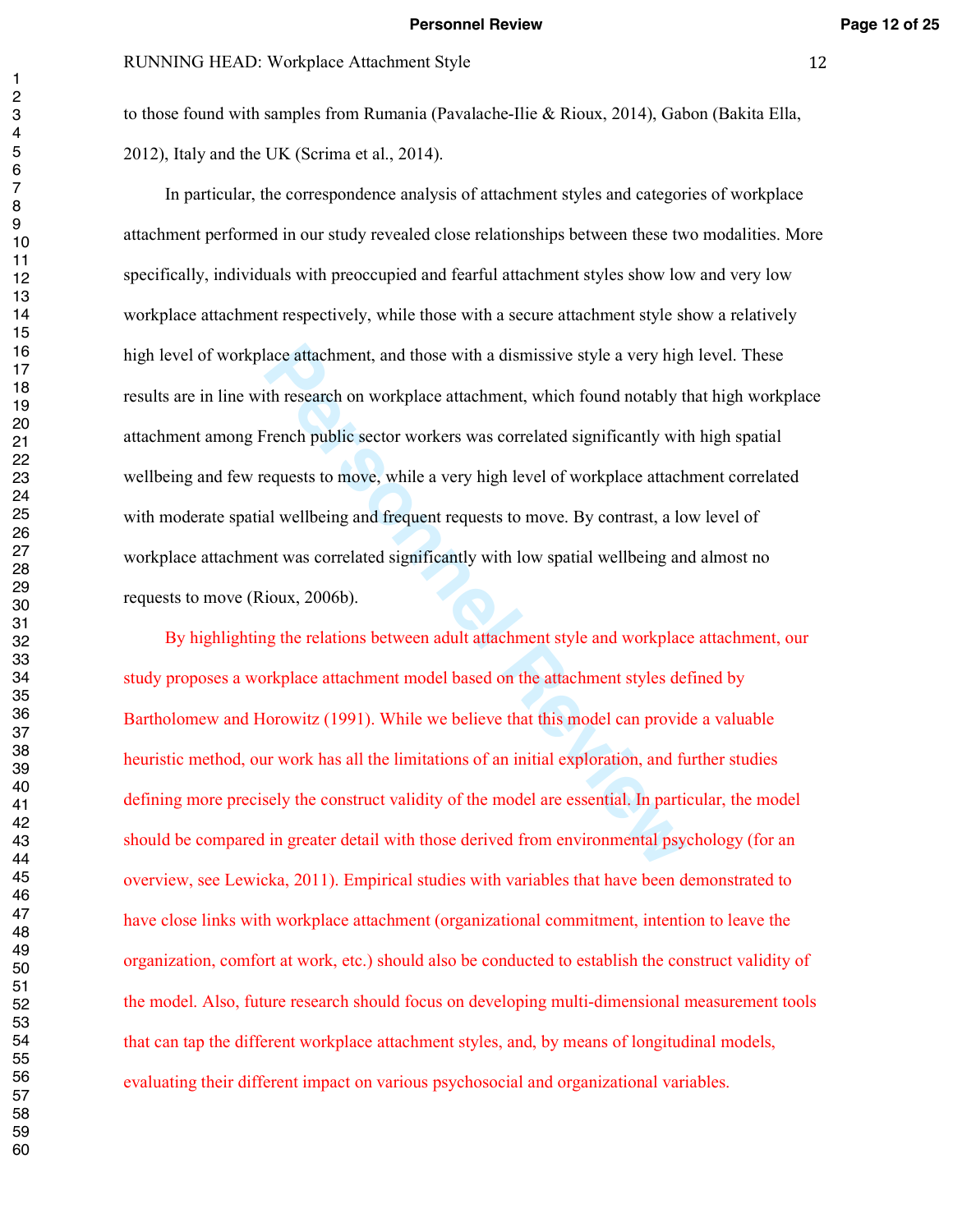#### **Page 13 of 25 Personnel Review**

#### RUNNING HEAD: Workplace Attachment Style 13

### **Limitations**

In addition to the limitations discussed above, a potential bias in this study concerns the use of self-reporting instruments to measure the participants' attachment style, since they may be susceptible to conscious and unconscious distortions (e.g., Bifulco, 2002); consequently, the results of this study should be treated with caution.

use. The distribution of attachment styles in our sample is sirion, which supports our choice. However, certain researchers<br>at show higher construct validity, and it would thus be intere<br>e obtained with these tools. Anothe We decided to use the RQ scale to measure the participants' attachment style because this tool is short and easy to use. The distribution of attachment styles in our sample is similar to the worldwide distribution, which supports our choice. However, certain researchers recommend the use of other tools that show higher construct validity, and it would thus be interesting to compare our results with those obtained with these tools **.** Another limitation is the reduction of a Likert scale in order to carry out a categorical correspondence analysis, with the inherent disadvantage that much information could be lost. **Implications for research and practice** 

Despite these limitations, the exploratory approach of this study raises interesting issues from both a theoretical and an applied perspective.

From a theoretical point of view, this study confirms our hypothesis of a workplace attachment style in keeping with an adult attachment style. In particular, the findings of this study support the idea that workplace is an affective place that could be more accurately conceptualized in complex and multi-dimensional terms, rather than a single bipolar evaluative dimension, ranging from positive to negative. From this point of view, the workplace could constitute a secondary object of attachment, a transitional object as defined by Winnicott (1953). Although an amount of scientific investigations of attachment to place are been conducted, researchers tended to ignore the extension of the adult attachment behavioral system to examine core environmental relationships. The present study, applying Attachment Theory to workplace attachment, provides theoretical support that the bonds that an individual form with workplace can be classified as attachment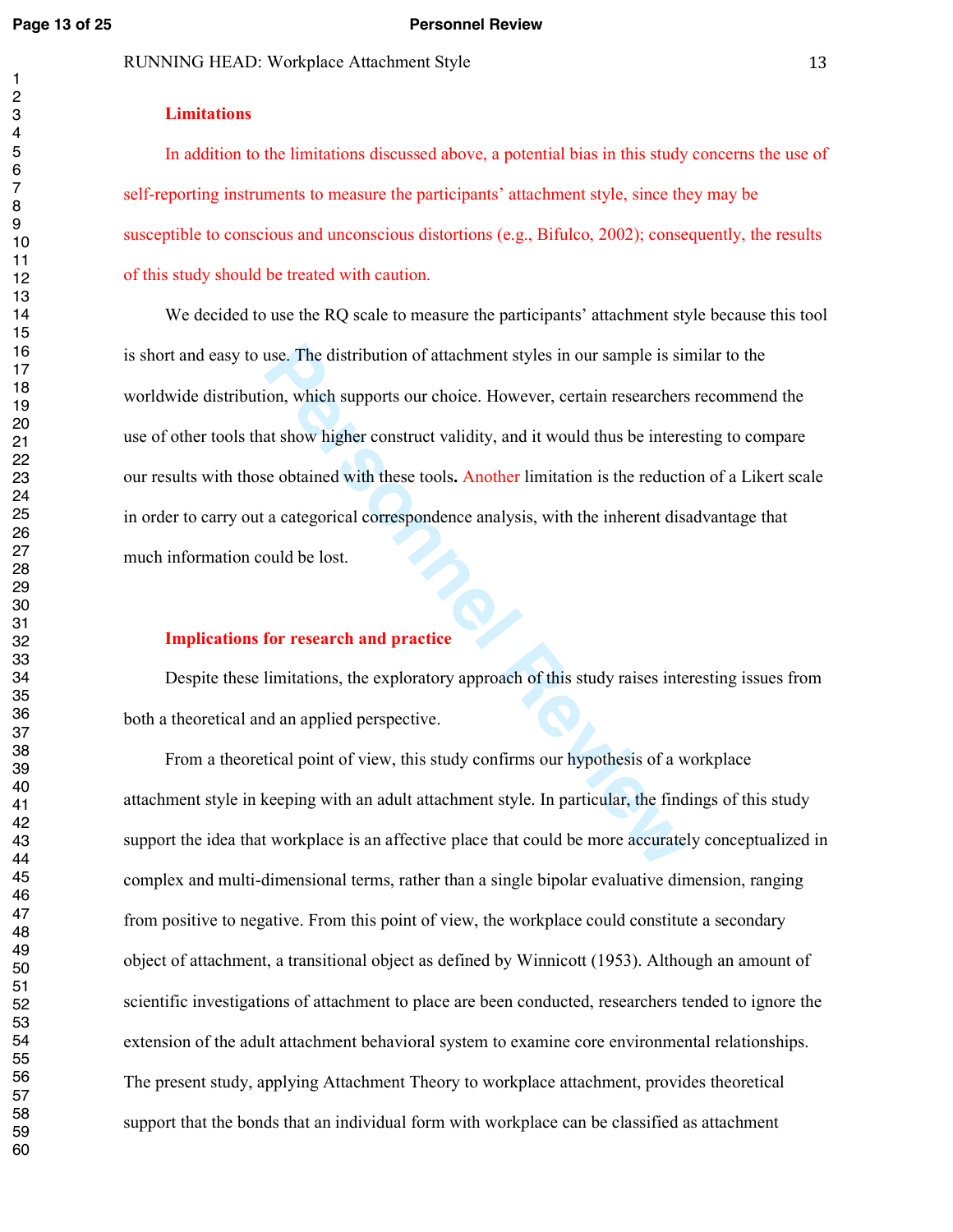# RUNNING HEAD: Workplace Attachment Style 14

bonds. Also, our results provide evidence of the hypothesized associations between adult and workplace attachment styles, illustrating attachment style differences in the experience of workplaces.

resource (HR) managers, who are responsible for employees<br>and mobility. To the extent that it is possible to identify a sp<br>should also be possible to change some of the HR manageme<br>to develop a workplace secure attachment From an applied perspective, the present study adds new knowledge in the use of attachment theory in management practice. In fact, knowing the intensity of workplace attachment could help deduce employees' attachment styles in relation to the workplace, and could thus provide a useful indicator for human resource (HR) managers, who are responsible for employees' comfort at work, career development and mobility. To the extent that it is possible to identify a specific workplace attachment style, it should also be possible to change some of the HR management practices inducing employees to develop a workplace secure attachment style. Since Attachment Theory provides detailed propositions about the attachment system and how it is activated and regulated, this could help in understanding concerns in psychosocial risks such as workplace stress and burnout. For example, very strong attachment to the workplace could indicate a high level of anxiety about losing this workplace, such that any socio-spatial change, reorganization or move could give rise to fear of losing the place and/or its spatial markers. HR managers should thus be vigilant and set up support procedures for these workers to prevent them developing strategies to resist change. People with low workplace attachment are those who have a dismissive attachment style. They show little desire to appropriate, mark or personalize their workspace. They appear very autonomous in their work, even opportunistic, and one can assume that they use strategies to deactivate their attachment system in order to minimize their sense of vulnerability and to protect themselves emotionally. They are more likely to leave the firm, and HR managers who wish to develop their loyalty should grant them personalized rather than collective benefits. They are often willing to take on teleworking, and procedures to supervise their professional activity are essential to ensure that they maintain contact with the organization. Employees who show a fearful workplace attachment style probably suffer most in the organization. They have very weak attachment to their workplace, showing high levels of anxiety and avoidance towards it. They feel

 $\mathbf{1}$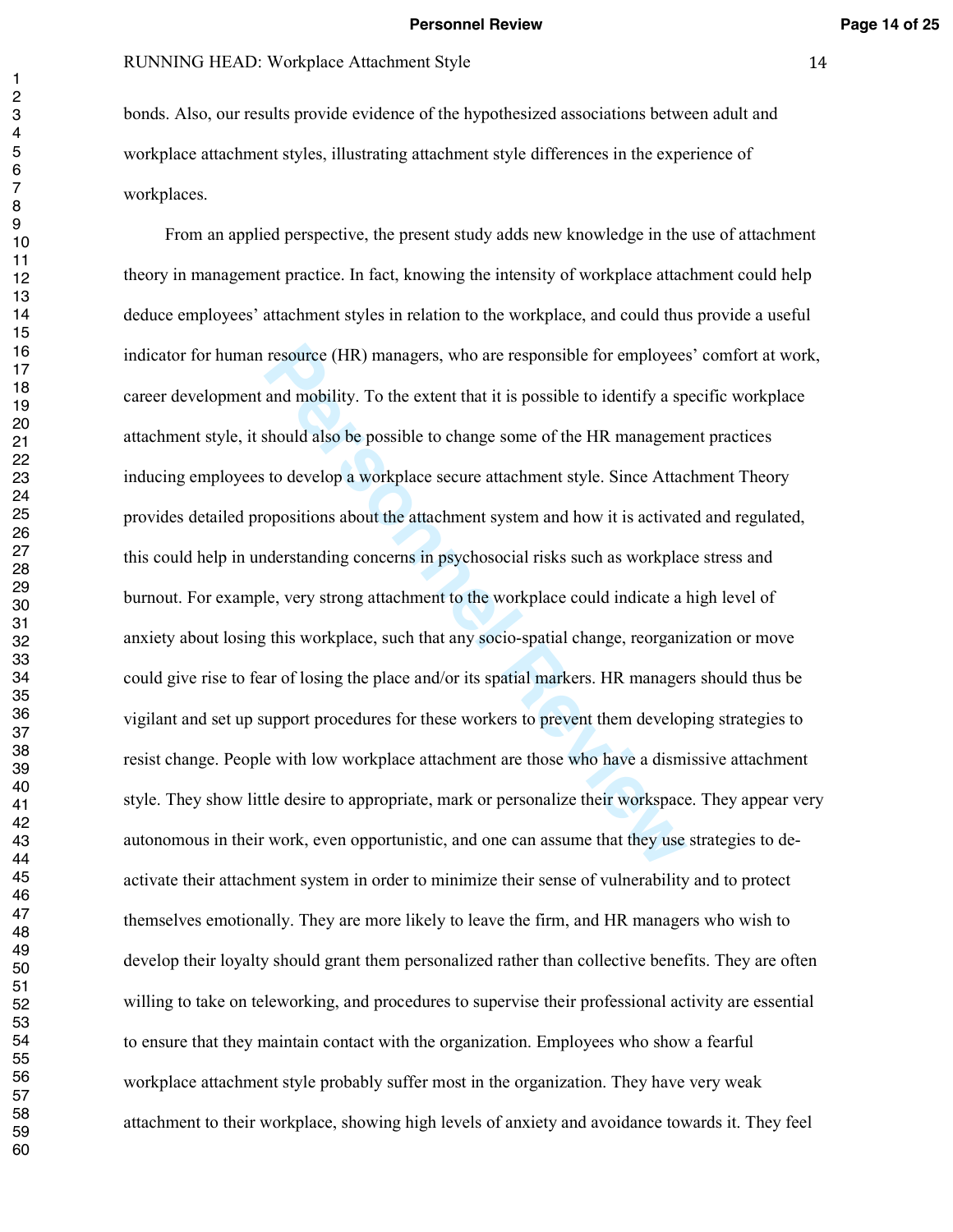#### **Page 15 of 25 Personnel Review**

# RUNNING HEAD: Workplace Attachment Style 15

that they do not belong and often set up failure strategies when the firm tries to meet their demands for recognition, notably in relation to the space they are given. In the medium or long term, the organization tends to gradually ignore their complaints, while their suffering at work is real. In this case, HR managers should promote the interpersonal trust that could, in turn, enhance organizational trust, allowing in employees the possibility to develop a sense of security in workplace, giving the opportunity to recognize and appreciate the comfort and stability afforded by organization.

#### **Conclusion**

**Personnel Wave Set as Explored the relationship between employees' adult attaching that the set of the relationship between employees' adult attaching that the set of the workplace attachment explaining different organiza** This article has explored the relationship between employees' adult attachment style and workplace attachment. While it's possible to notice an increase in attention of scholars to the attachment theory and workplace attachment explaining different organizational phenomena such as organizational commitment, leadership, wellbeing and performance, to date no research considered the possibility that in addition to being attached to the workplace, employees can develop a secure, avoidant or anxious attachment, towards the place in which they work everyday. The results of this study show that medium-high scores of workplace attachment match with secure attachment styles, while medium-low scores of workplace attachment match with avoidant attachment styles. In conclusion, despite taking into account the limitations mentioned above, our results suggest new approaches for HR managers. The strong link between workplace attachment and adult attachment style should suggest to HR practitioners the possibility to activate a virtuous cycle via organizational development practices aimed at improving employee attitude toward their established workplace. These practices, therefore, are of potential importance for influencing the sense of belonging to the work environments and this, in turn, may influence employees' health and wellbeing.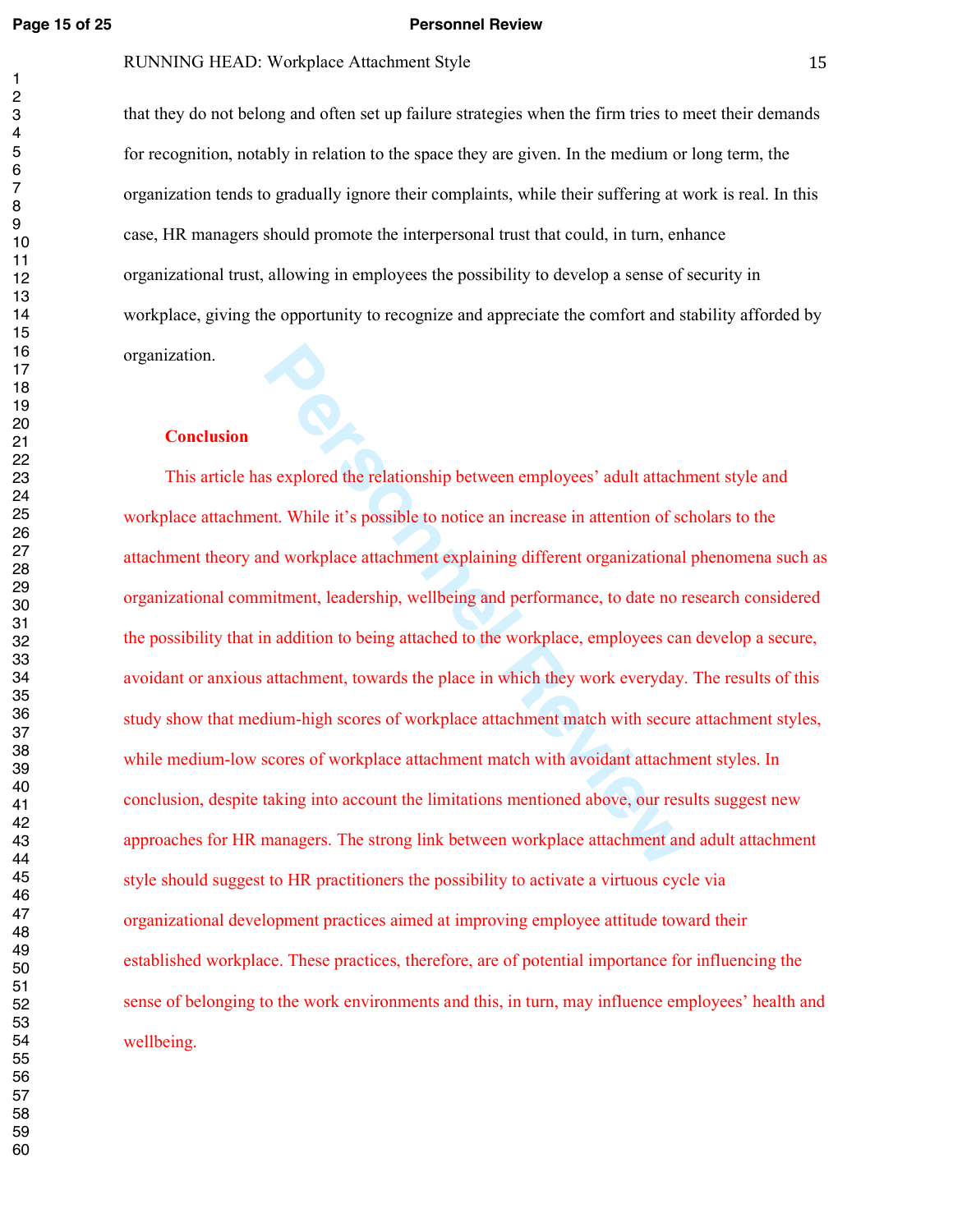- Ainsworth, M. D. S., Blehar, M. C., Waters, E., & Wall, S. (1978). *Patterns of attachment: A psychological study of a Strange Situation*. Hillsdale, NJ: Erlbaum.
- Allen, N. J., & Meyer, J. P. (1996). Affective, continuance and normative commitment to the organization: An examination of construct validity. *Journal of Vocational Behaviour*, *49*, 252- 276.
- Altman, I., & Low, S. M. (1992). *Place attachment*. New York: Plenum.
- Austin, D.M., & Baba, Y. (1990). Social Determinants of Neighborhood Attachment. *Sociological Spectrum, 10*, 59-78.
- Bakermans-Kranenburg, M. J., & van IJzendoorn, M. H. (2009). The first 10,000 Adult Attachment Interviews: Distributions of adult attachment representations in clinical and non-clinical groups. *Attachment and Human Development*, *11*(3), 223-263.
- S. M. (1992). *Place attachment*. New York: Plenum.<br>
ba, Y. (1990). Social Determinants of Neighborhood Attachr<br>
b, S9-78.<br>
burg, M. J., & van IJzendoorn, M. H. (2009). The first 10,000<br>
istributions of adult attachment re Bakita Ella, M. (2012). *Les liens entre les valeurs et les comportements éthiques. Le cas du Gabon* [The links between values and ethical behavior. The case of Gabon]. Doctoral dissertation, Université Paris Ouest Nanterre, 3 December 2012.
- Bartholomew, K., & Horowitz, L. M. (1991). Attachment styles among young adults: a test of a four-category model. *Journal of Personality and Social Psychology, 61*(2), 226.
- Bartholomew, K., & Shaver, P. R. (1998). Methods of assessing adult attachment: Do they converge? In J. A. Simpson & W. S. Rholes (Eds.), *Attachment theory and close Relationships* (pp. 25-45)*.* New York: Guilford.
- Bifulco, A. (2002). Attachment style measurement: A clinical and epidemiological perspective. *Attachment & Human Development*, *4*, 180-188.
- Bonnes, M., & Secchiaroli, G. (1995). *Environmental psychology. A psychological introduction.* London, UK: Sage.

Bowlby, J. (1969). *Attachment and loss* (3 voll). New York, NY: Basic Books.

 $\mathbf{1}$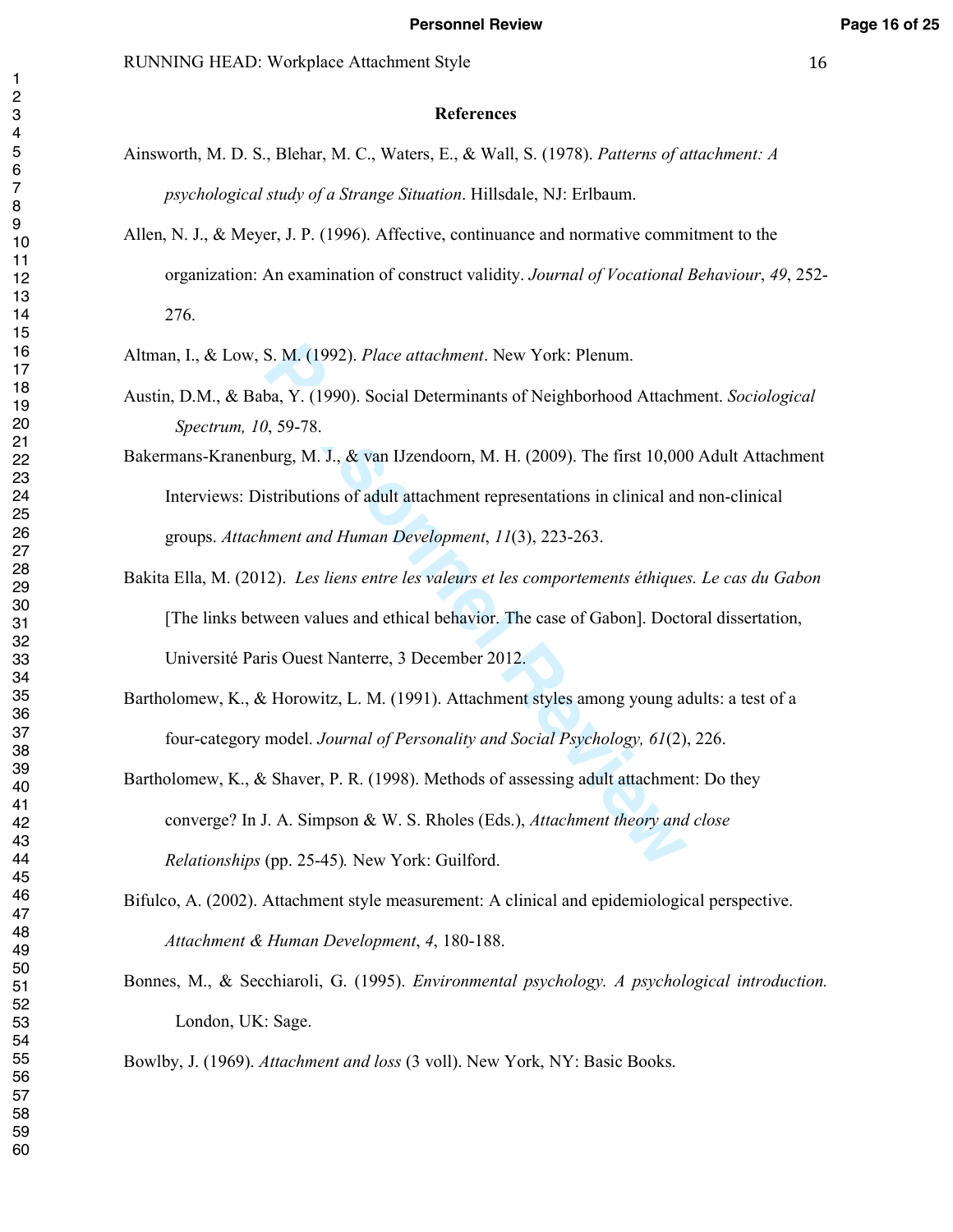#### **Page 17 of 25 Personnel Review**

RUNNING HEAD: Workplace Attachment Style 17

- Brown, B. B., Altman, I., & Werner, C. M. (2012). Place attachment. In S. J. Smith (Ed.), *International encyclopedia of housing and home* (pp. 183-188). San Diego: Elsevier.
- De Leeuw, E. D. (2005). To mix or not to mix data collection modes in surveys. *Journal of Official Statistics-Stockholm-*, *21*(2), 233.
- Dinç, P. (2010). Spatial and behavioral variables that affect "emotional attachment" of users: A multi-dimensional approach for private offices. *Gazi University Journal of Science, 20*(2), 41- 50.
- Doey, L., & Kurta, J. (2011). Correspondence analysis applied to psychological research. *Tutorials in Quantitative Methods for Psychology*, *7*(1), 5-14.
- **PERICAL EXECTS CONTERED** CONTINUITY CONTEX AND MUNITIES and *Rethods for Psychology*, 7(1), 5-14.<br> **Person Alger Alger Alger Alger Alger Alger Alger Alger Alger Alger Alger Alger Alger Alger Alger Alger Alger Alger Alger** Fornara, F., Bonaiuto, M., & Bonnes, M. (2009). Cross-validation of abbreviated perceived residential environment quality (PREQ) and neighborhood attachment (NA) indicators. *Environment and Behavior, 42*, 171-196.
- Fraley, R. C., & Shaver, P. R. (2008). Attachment theory and its place in contemporary personality theory and research. In: O. P. John, R. W. Robins, & L. A. Pervin (Eds.), *Handbook of personality: Theory and research* (pp. 518-541). New York, NY: Guilford Press.
- Freeman, H., & Brown, B. B. (2001). Primary attachment to parents and peers during adolescence: Differences by attachment style. *Journal of Youth and Adolescence*, *30*(6), 653-674.
- Fried, M. (2000). Continuities and discontinuities of place. *Journal of Environmental Psychology*, , 193-205.
- Giuliani, M. V. (1991). Towards an analysis of mental representations of attachment to the home. *Journal of Architectural and Planning Research*, *8*(2), 133-146.

Giuliani, M. V. (2003). Theory of attachment and place attachment. In M. Bonnes, T. Lee, & M. Bonaiuto (Eds.), *Psychological theories for environmental issues* (pp. 137-170). Aldershot: Ashgate.

Hamilton, C. E. (2000). Continuity and discontinuity of attachment from infancy through adolescence. *Child Development*, *71*(3), 690-694.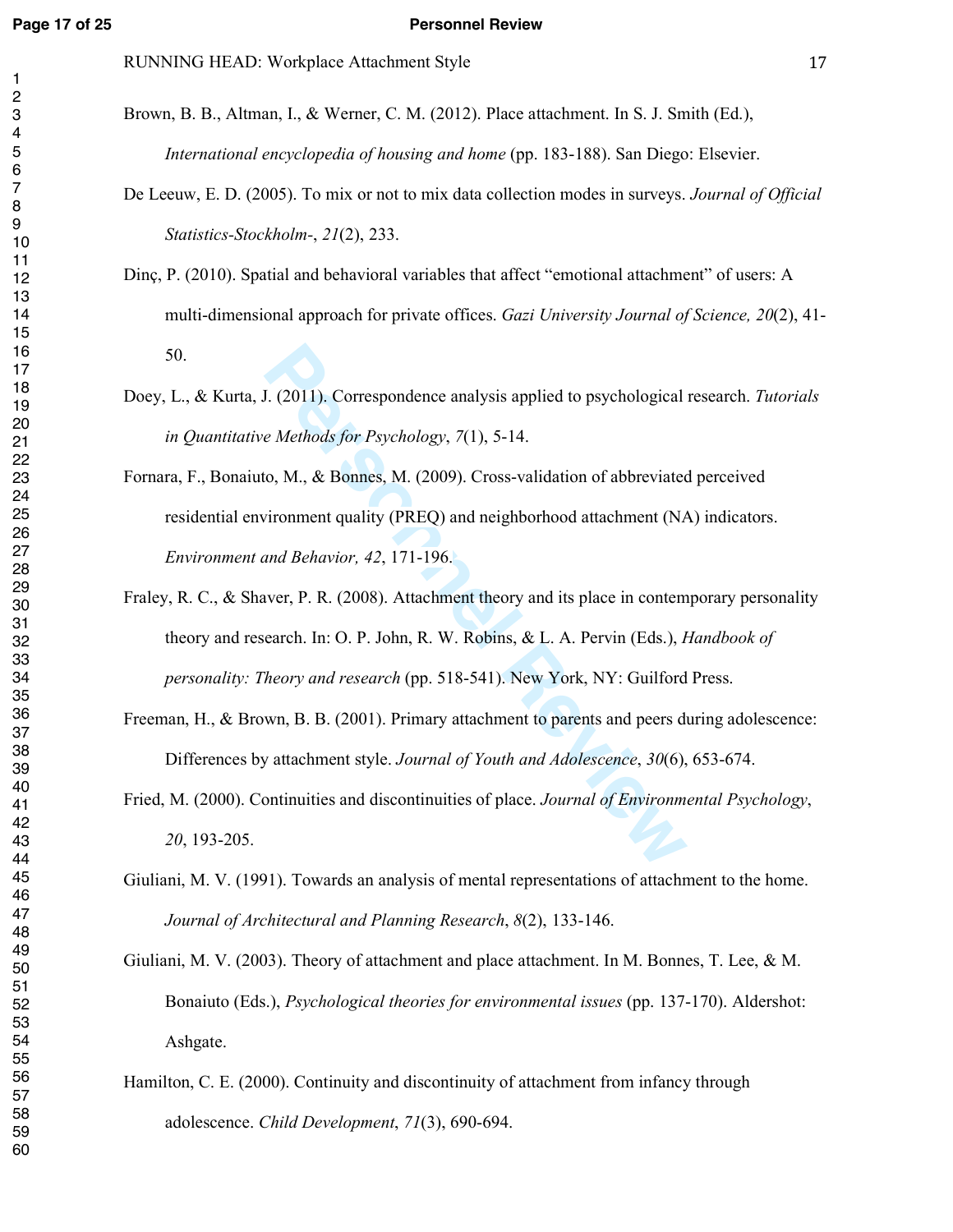- 
- Harms, P. D. (2011). Adult attachment styles in the workplace. *Human Resource Management Review, 21*(4), 285-296.
- Hazan, C., & Shaver, P. R. (1990). Love and work: an attachment theoretical perspective. *Journal of Personality and Social Psychology, 39*(2), 270-280.
- Hernández, B., Hidalgo, M. C., & Ruiz, C. (2013). Theoretical and methodological aspects of research on place attachment. In L. C. Manzo & P. Devine-Wright (Eds.), *Place attachment: Advances in theory, methods and applications* (pp. 125-137). London: Routledge.
- Hidalgo, M. C. (2000). Estilos de apego al lugar [Place attachment styles]. *Medio Ambiente y Comportamiento Humano, 1,* 57-73.
- Hildalgo, M. C., & Hernández, B. (2001). Place attachment: Conceptual and empirical questions. *Journal of Environmental Psychology*, *21*, 273-281.
- Hoffman, D. L., & Franke, G. R. (1986). Correspondence analysis: graphical representation of categorical data in marketing research. *Journal of Marketing Research*, 213-227.
- theory, methods and applications (pp. 125-137). London: Rou<br> **Photon:** Rou<br> **Photon:** Reviewand, 1, 57-73.<br>
Hernández, B. (2001). Place attachment: Conceptual and emplyironmental Psychology, 21, 273-281.<br>
Franke, G. R. (19 Hom, P. W., Mitchell, T. R., Lee, T. W., & Griffeth, R. W. (2012). Reviewing employee turnover: focusing on proximal withdrawal states and an expanded criterion. *Psychological Bulletin*, (5), 831-858.
- Joplin, J. R., Nelson, D. L., & Quick, J. C. (1999). Attachment behavior and health: Relationships at work and home. *Journal of Organizational Behavior*, *20*(6), 783-796.
- Konrath, S. H., Chopik, W. J., Hsing, C. K., & O'Brien, E. (2014). Changes in adult attachment styles in American college students over time: A meta-analysis. *Personality and Social Psychology Review*, *18*(4), 326-348.
- Laurenceau, J-P., Feldman Barrett, L., & Pietromonaco, P. R. (1998). Intimacy as an interpersonal process: The importance of self-disclosure, partner disclosure, and perceived partner responsiveness in interpersonal exchanges. *Journal of Personality and Social Psychology,*  (5), 1238-1251.

Le Roy, J., & Rioux, L. (2013). The mediating role of workplace attachment in the relationship

 $\mathbf{1}$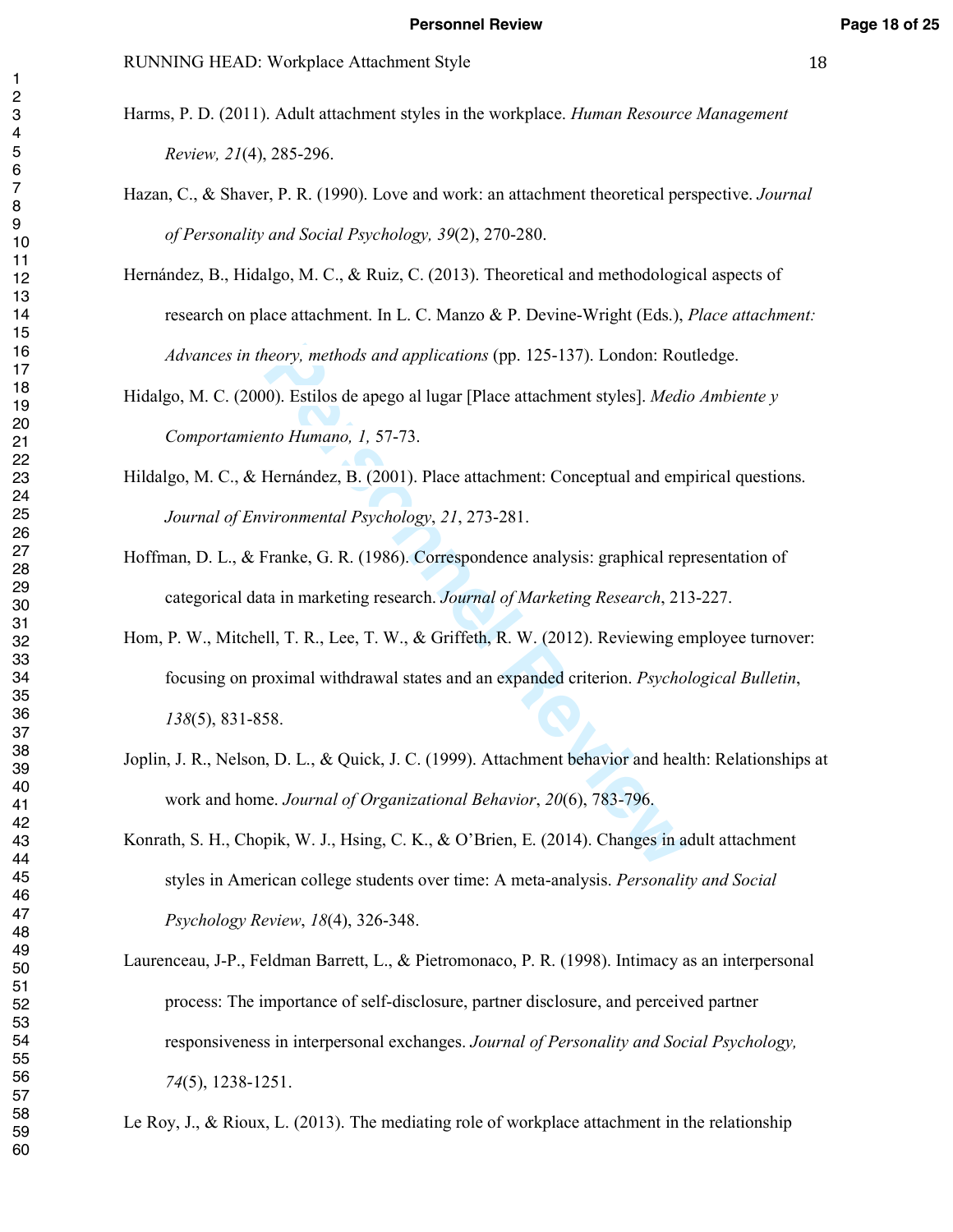#### **Page 19 of 25 Personnel Review**

between organizational commitment and organizational citizenship behavior*. International Review of Social Psychology 25*(3-4), 211-233.

- Lewicka, M. (2005). Ways to make people active: The role of place attachment, cultural capital, and neighborhood ties. *Journal of Environmental Psychology*, *25*(4), 381-395.
- Lewicka, M. (2010). What makes neighborhood different from home and city? Effects of place scale on place attachment. *Journal of Environmental Psychology*, *30*(1), 35-51.

Lewicka, M. (2011). Place attachment: How far have we come in the last 40 years? *Journal of Environmental Psychology, 31*(3), 207-230.

Manzo, L. C. (2005). For better or worse: Exploring multiple dimensions of place meaning. *Journal of Environmental Psychology* , *25*, 67-86.

Mesch, G. S., & Manor, O. (1998). Social ties, environmental perception, and local attachment. *Environment and Behavior*, *30*, 504-519.

Meulman, J. J., & Heiser, W. J. (2001). *SPSS Categories 11.0*. Chicago: SPSS.

Neustadt, E., Chamorro-Premuzic, T., & Furnham, A. (2011). Attachment at work and performance. *Attachment and Human Development, 13*(5), 471-488.

Place attachment: How far have we come in the last 40 yea<br> *Psychology*, 31(3), 207-230.<br>
D. For better or worse: Exploring multiple dimensions of plactral Psychology, 25, 67-86.<br>
Inor, O. (1998). Social ties, environmenta Paetzold, R. L. (2015). Attachment theory in organizational settings. In J. A. Simpson, & W. S. Rholes (Eds.), *Attachment theory and research: New directions and emerging themes* (pp. 261-286. New York, NY: Guilford.

Pavalache-Ilie, M., & Rioux, L. (2014). Résilience organisationnelle et attachement au lieu de travail [Organizational resilience and attachment to the workplace]. In M. Tomita & S. Cace (Eds.), *Proceedings of the Second World Congress on Resilience: From Person to Society* (pp. 817-822): Timisoara, Romania: Medimond.

- Pietromonaco, P. R., & Barrett, L. F. (1997). Working models of attachment and daily social interactions. *Journal of Personality and Social Psychology*, *73*(6), 1409-1423.
- Pietromonaco, P. R., & Barrett, L. F. (2000). The internal working models concept: What do we really know about the self in relation to others? *Review of General Psychology*, *4*(2), 155-175.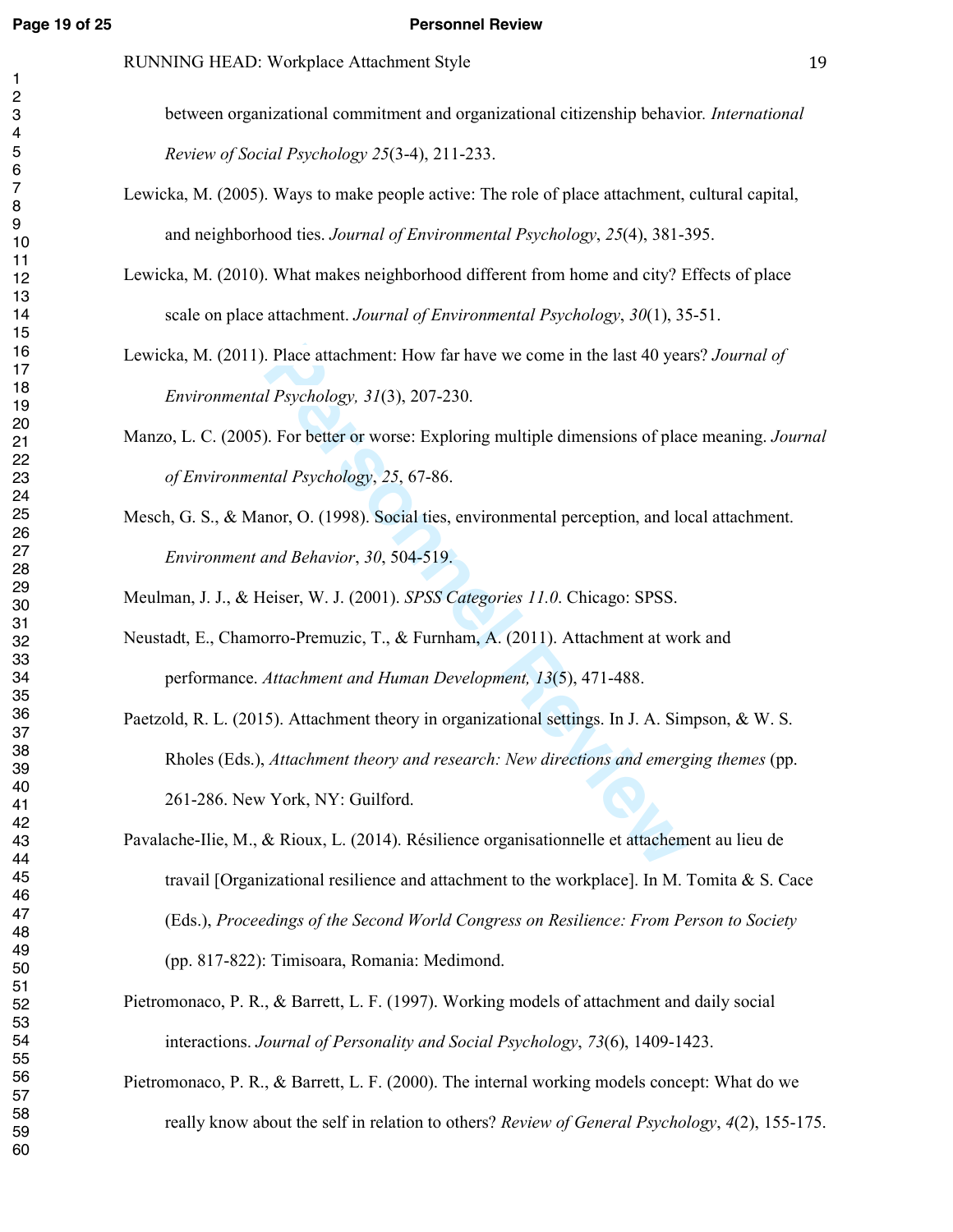- Rioux, L. (2005). Approche psychosociale de l'attachement aux lieux de travail [Psychosocial approach to workplace attachment: a study carried out among hospital staff]. *Working paper, Université d'Orléans, Orléans, France*. (No. 2005-2)
- Rioux, L. (2006a). Construction d'une échelle d'attachement au lieu de travail: une démarche exploratoire [Construction of a scale of attachment to the workplace: an exploratory approach]. *Canadian Journal of Behavioural Science/Revue canadienne des sciences du comportement, 38*(4), 325.
- Rioux, L. (2006b). *Workplace attachment as a predictor of application for transfer*. Poster session presented at the 26th International Congress of Applied Psychology (ICAP), Athens, Greece.
- *r*, 38(4), 325.<br> *Workplace attachment as a predictor of application for trans,<br>
ac 26th International Congress of Applied Psychology (ICAP<br>
unkolo, R. (2005). Attachement au quartier et adolescence. E<br>
lieues à forte div* Rioux, L., & Mokounkolo, R. (2005). Attachement au quartier et adolescence. Etude comparative dans deux banlieues à forte diversité culturelle [Neighborhood attachment and adolescence. A comparative study carried out in two neighbourhoods presenting a great cultural diversity], *Bulletin de Psychologie*, *57*(6), 611-620.
- Rioux, L., & Pignault, A. (2013a). Workplace attachment and meaning of work in a French secondary school, *The Spanish Journal of Psychology 16*, E23, 1-14.
- Rioux, L., & Pignault, A. (2013b). Workplace attachment, workspace appropriation, and job satisfaction/Apego al lugar de trabajo, apropiación del lugar de trabajo, y satisfacción laboral. *Psyecology: Revista Bilingüe de Psicología Ambiental - Bilingual Journal of Environmental Psychology*, *4*(1), 39-65.
- Ronen, S., & Mikulincer, M. (2012). Predicting employees' satisfaction and burnout from managers' attachment and caregiving orientations. *European Journal of Work and Organizational Psychology, 21*(6), 828-849.
- Ronen, S., & Mikuliner, M. (2009). Attachment orientations and job burnout: The mediating roles of team cohesion and organizational fairness. *Journal of Social and Personal Relationships*, 26, 549- 567.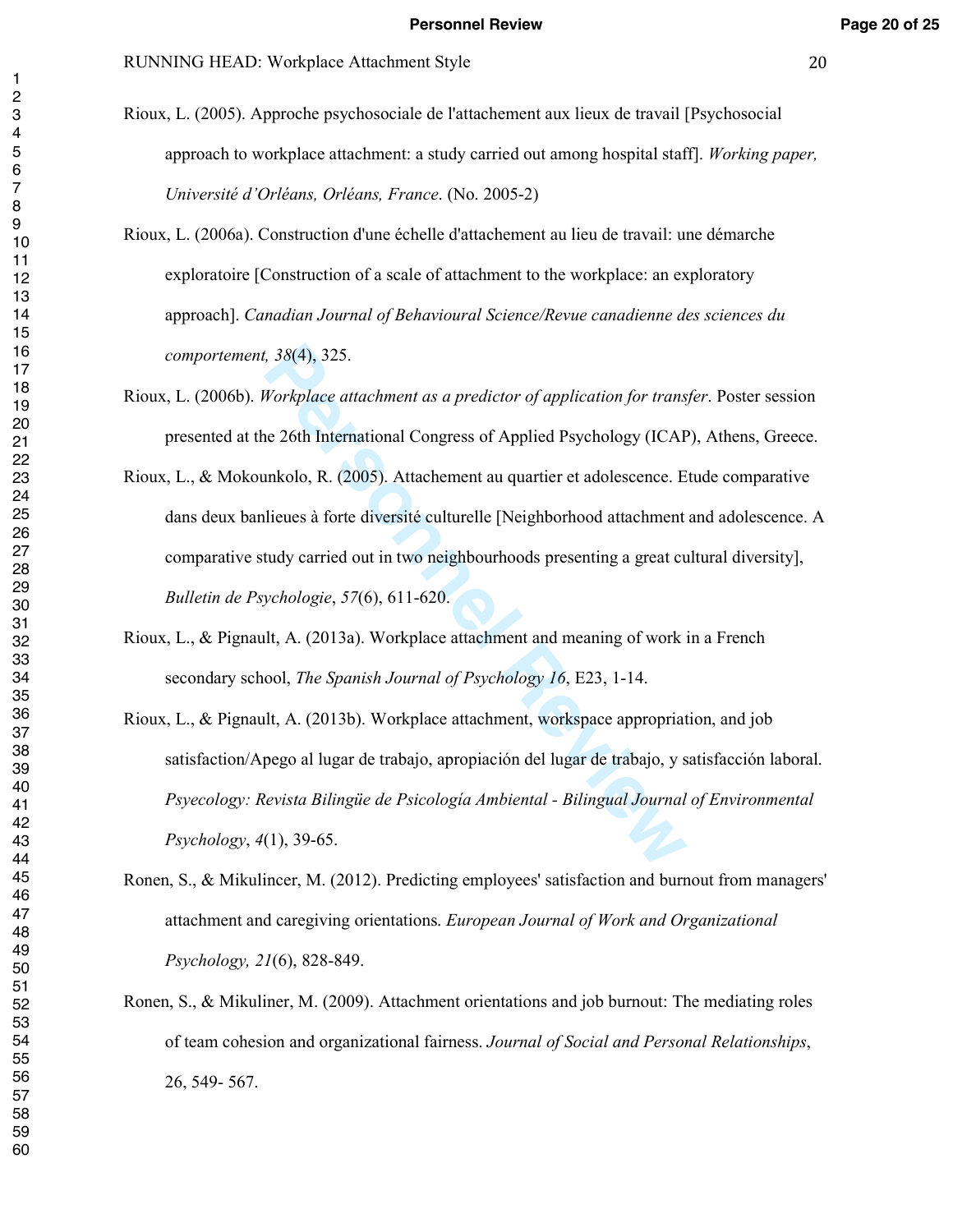#### **Page 21 of 25 Personnel Review**

- Scannell, L., & Gifford, R. (2010). Defining place attachment: A tripartite organizing framework. *Journal of Environmental Psychology, 30,* 1-10.
	- Scannell, L., & Gifford, R. (2013). Comparing the theories of interpersonal and place attachment. *Place attachment. Advances in theory, methods and applications*, 2.

Scharfe, E., & Bartholomew, K. I. M. (1994). Reliability and stability of adult attachment patterns. *Personal relationships*, *1*(1), 23-43.

- Scrima, F. (2014). Comprendre l'attachement au travail pour agir sur le confort au travail [Understanding workplace attachment to act on comfort in the workplace]. *Psychologie du Travail et des Organisations*, *20*(3), 295-310.
- Scrima, F. (2015). The convergent-discriminant validity of the workplace attachment scale. *Journal of Environmental Psychology, 43,* 24-29.
- Scrima, F., Di Stefano, G., Guarnaccia, C., & Lorito, L. (2015). The impact of adult attachment style on organizational commitment and adult attachment in the workplace. *Personality and Individual Differences*, *86*, 432-437.
- Comprendre l'attachement au travail pour agir sur le confort au<br>
g workplace attachment to act on comfort in the workplace].<br> *Organisations*, 20(3), 295-310.<br>
The convergent-discriminant validity of the workplace attachme Scrima, F., Rioux, L., & Lorito, L. (2014). Three-factor structure of adult attachment in the workplace: comparison of British, French, and Italian samples. *Psychological Reports,*  (2), 327-342.
- Shumaker, S. A., & Taylor, R. B. (1983). Toward a clarification of people-place relationships: a model of attachment to place. *Environmental Psychology: Directions and Perspectives, 2,* 19- 25.
- Simmons, B. L., Nelson, D. L., & Quick, J. C. (2003). Health for the hopeful: A study of attachment behavior in home health care nurses. *International Journal of Stress Management*, (4), 361-375.
- Simpson, J. A., Collins, W. A., Tran, S., & Haydon, K. C. (2007). Attachment and the experience and expression of emotions in romantic relationships: a developmental perspective. *Journal of Personality and Social Psychology*, *92*(2), 355-367.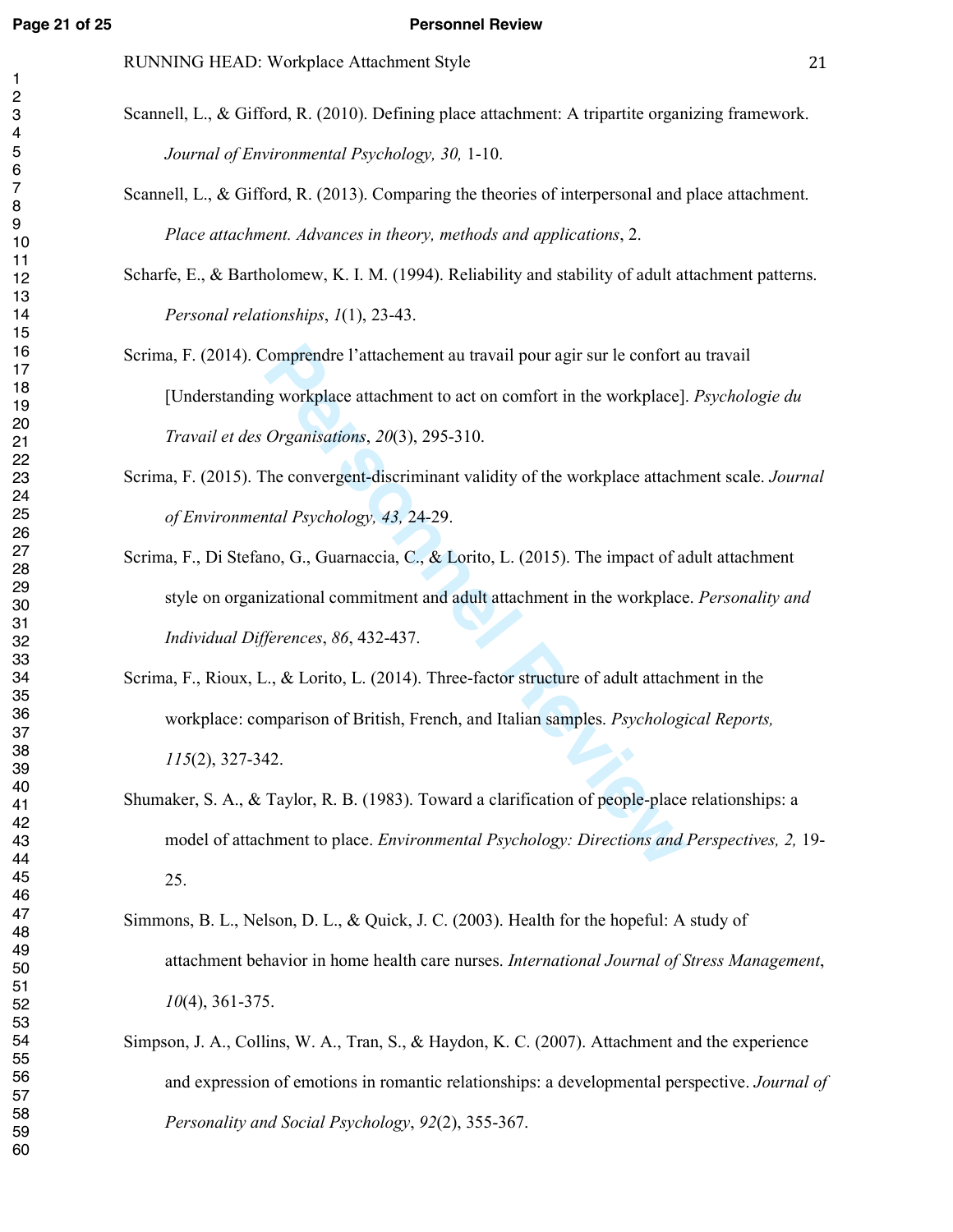- van Ijzendoorn, M. H., & Bakermans-Kranenburg, M. J. (1996). Attachment representations in mothers, fathers, adolescents, and clinical groups: a meta-analytic search for normative data. *Journal of Consulting and Clinical Psychology, 64*, 8-21.
- van IJzendoorn, M. H., & Bakermans-Kranenburg, M. J. (2010). Invariance of adult attachment across gender, age, culture, and socioeconomic status? *Journal of Social and Personal relationships*, *27*(2), 200-208.
- Velasco, L., & Rioux, L. (2010). Enfoque psicosocial del" apego al lugar de trabajo". Estudio realizado con personal hospitalario [Psychosocial approach to workplace attachment: A study carried out among hospital staff]. *Estudios de Psicologia*, *31*(3), 309-323.
- Weinfield, N. S., Sroufe, L. A., & Egeland, B. (2000). Attachment from infancy to early adulthood in a high risk sample: Continuity, discontinuity, and their correlates. *Child Development*, (3), 695-702.
- Winnicott D.W. (1953). Transitional objects and transitional phenomena. *International Journal of Psycho-Analysis*, *34*, 89-97.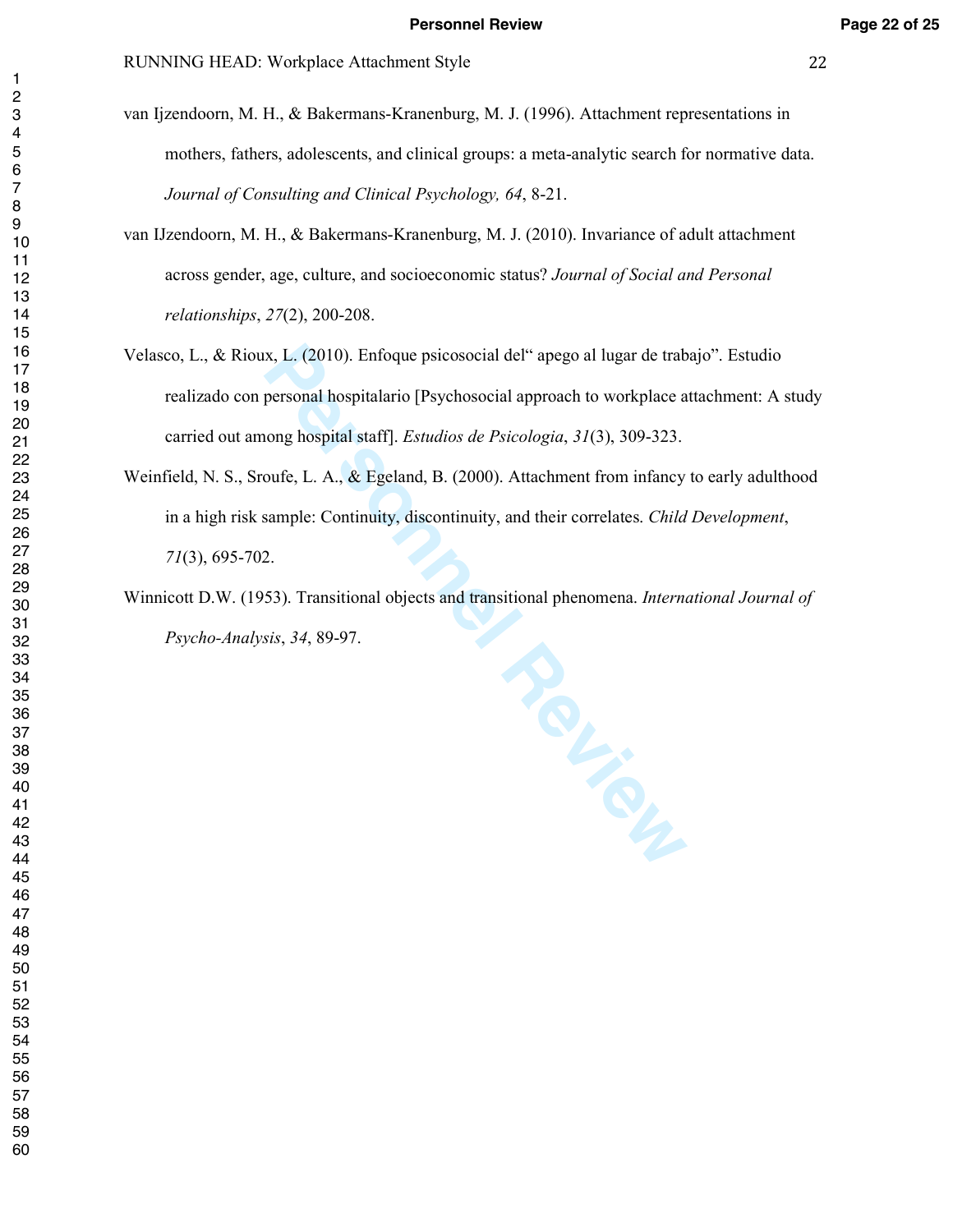# **Page 23 of 25 Personnel Review**

# RUNNING HEAD: Workplace Attachment Style 23

Figure 1 - Bartholomew and Horowitz (1991) - a comprehensive, four-category model of adult attachment.

# FIELD SECURE Attachment<br>
Freoccupied Attack<br>
Dismissive Attachment<br>
Fearful/Disorgare<br>
THOUGHTS OF ORIGINAL PREOCCUPIED Attack<br>
THOUGHTS OF ORIGINAL PREOCCUPIED Attack<br>
THOUGHTS OF ORIGINAL PREOCCUPIED Attack<br>
The Secure 2 Secure Attachment | Preoccupied Attachment Dismissive Attachment Fearful/Disorganized Attachment THOUGHTS OF SELF Positive Negative Positive Negative

# THOUGHTS OF SELF

| <b>HOUGHTS</b>    | Negative                                   | Dismissive Attachment                                      | Fearful/Disorganized<br>Attachment       |  |  |
|-------------------|--------------------------------------------|------------------------------------------------------------|------------------------------------------|--|--|
|                   |                                            |                                                            |                                          |  |  |
|                   |                                            | 2 -A hypothesized four-category model of place attachment. |                                          |  |  |
|                   |                                            | <b>THOUGHTS OF SELF</b>                                    |                                          |  |  |
|                   |                                            | Positive                                                   | Negative                                 |  |  |
| HOUGHTS OF PLACES | Positive                                   | <b>Secure Place Attachment</b>                             | Preoccupied Place<br>Attachment          |  |  |
|                   | Negative<br>Dismissive Place<br>Attachment |                                                            | Fearful/Disorganized<br>Place Attachment |  |  |
|                   |                                            |                                                            |                                          |  |  |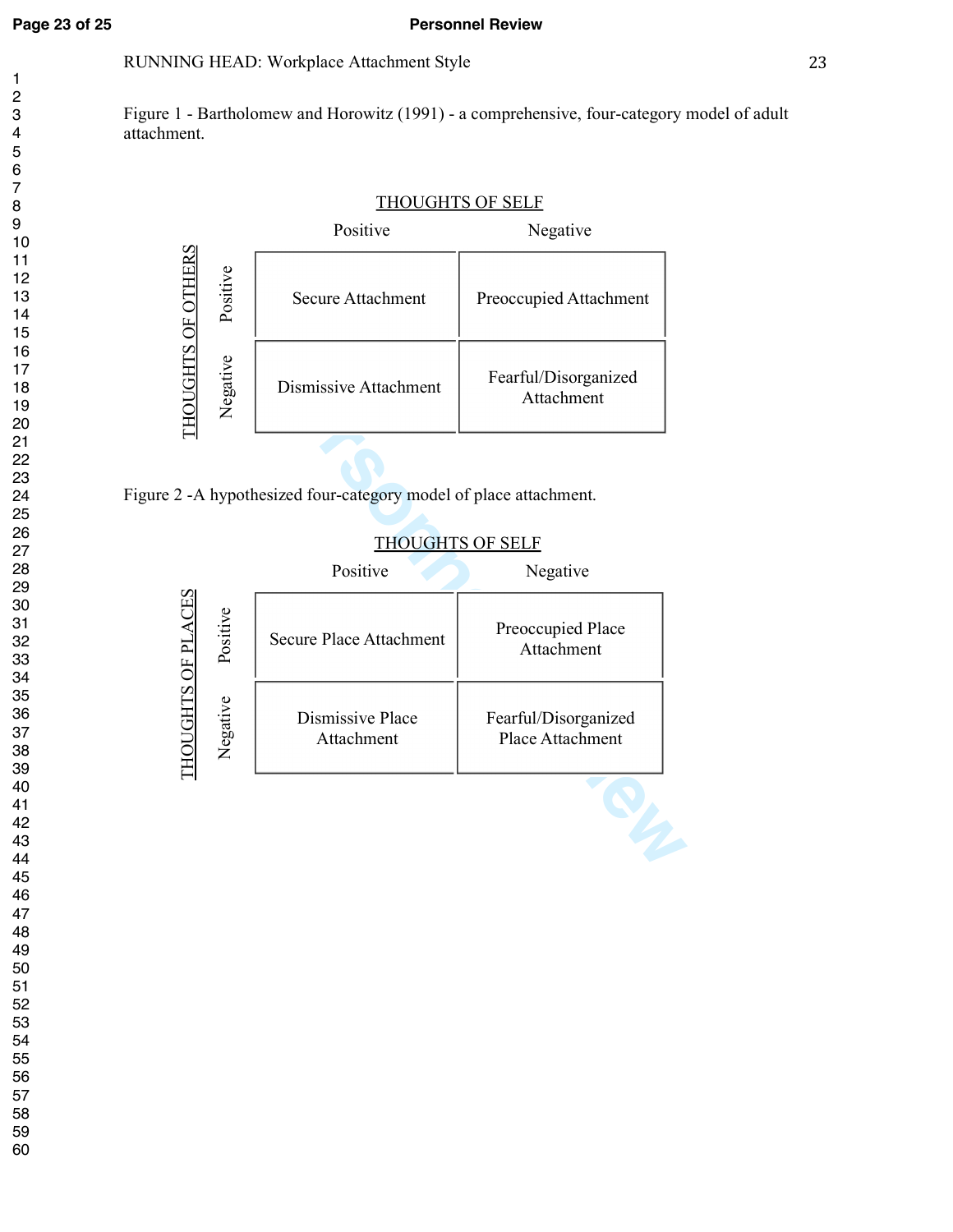#### RUNNING HEAD: Workplace Attachment Style 24





Figure 4 – Joint correspondence map and Bartholomew and Horowitz's model